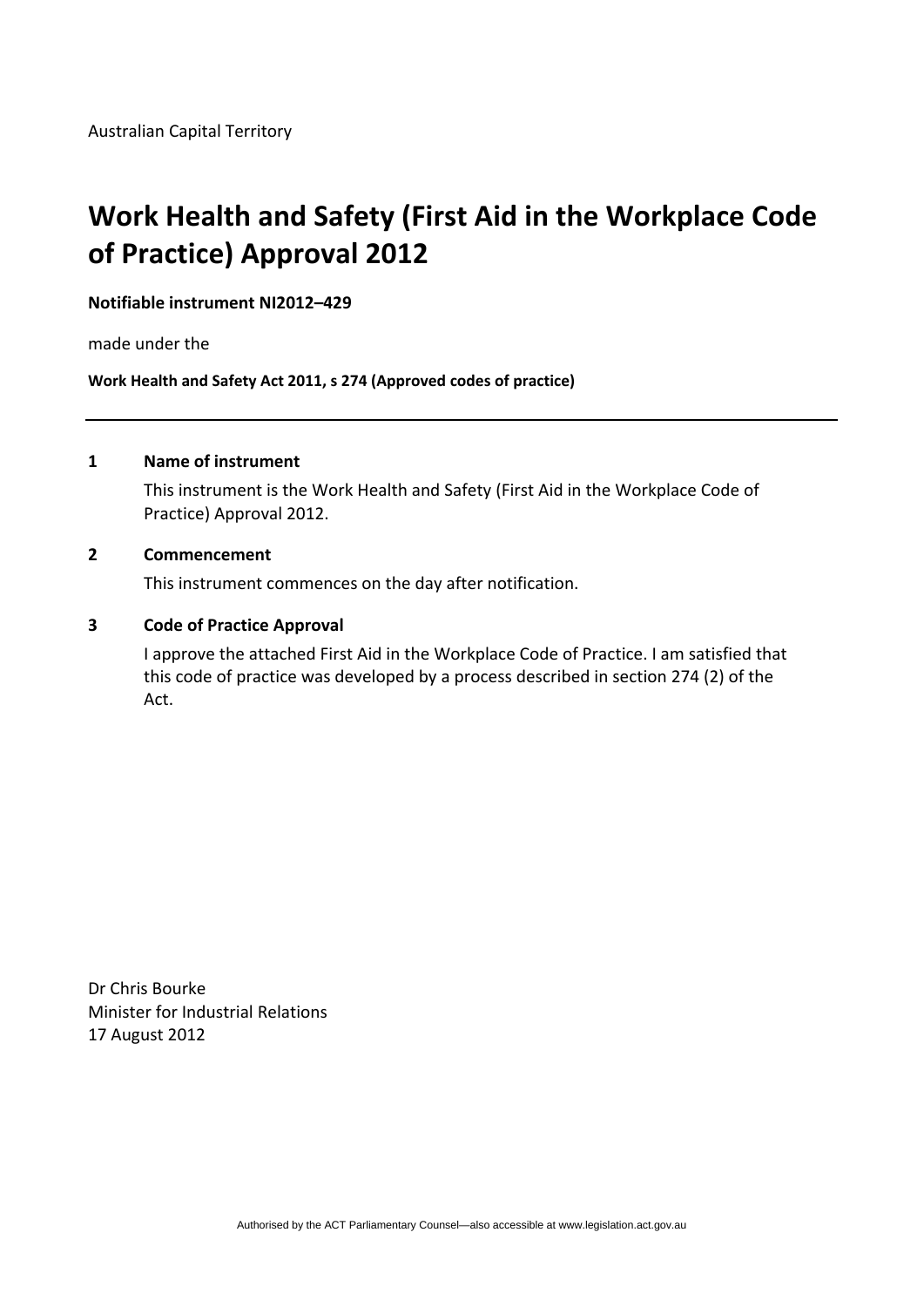# **FIRST AID IN THE WORKPLACE Code of Practice**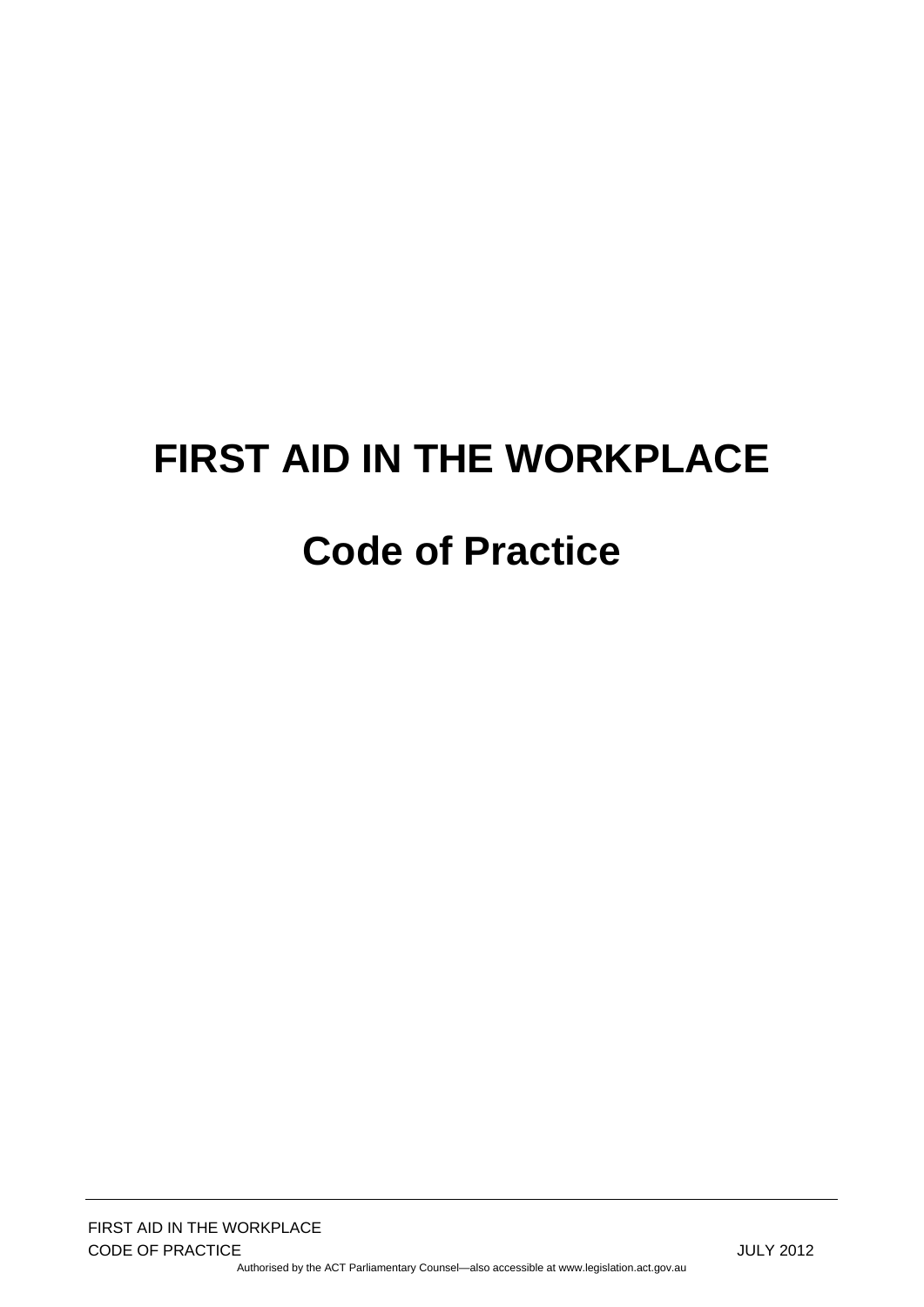# **Table of Contents**

| $1_{-}$<br>1.1<br>1.2<br>1.3                                                                          |  |
|-------------------------------------------------------------------------------------------------------|--|
| 2.<br>HOW TO DETERMINE FIRST AID REQUIREMENTS FOR YOUR WORKPLACE  7<br>2.1<br>$2.2\phantom{0}$<br>2.3 |  |
| 3.<br>3.1<br>3.2<br>3.3<br>3.4<br>3.5<br>3.6<br>3.7                                                   |  |
| $\mathbf{4}_{-}$<br>APPENDIX A - FIRST AID AND THE RISK MANAGEMENT PROCESS  17                        |  |
|                                                                                                       |  |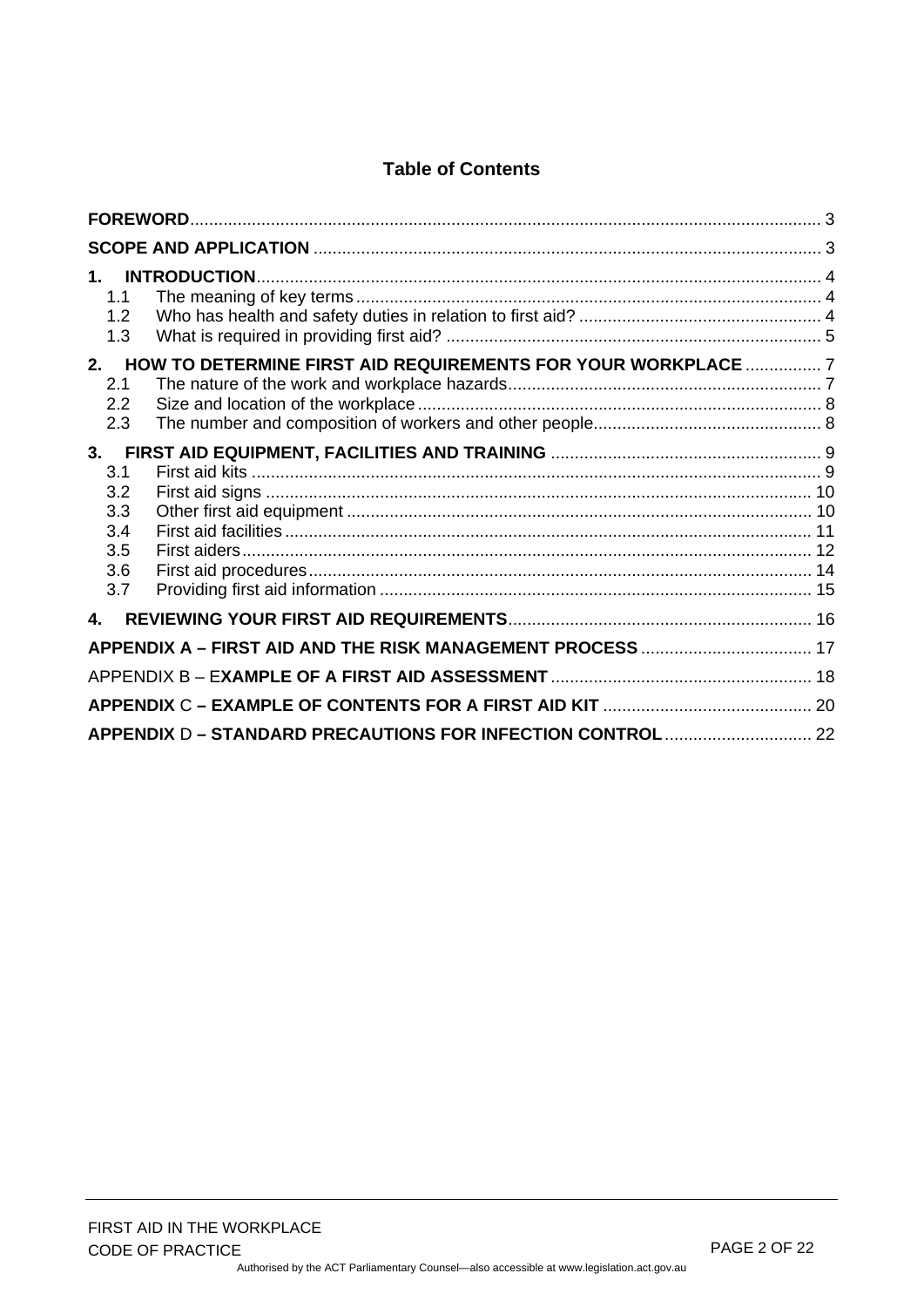#### <span id="page-3-0"></span>**FOREWORD**

This Code of Practice on first aid in the workplace is an approved code of practice under section 274 of the *Work Health and Safety Act* (the WHS Act).

An approved code of practice is a practical guide to achieving the standards of health, safety and welfare required under the WHS Act and the Work Health and Safety Regulations (the WHS Regulations).

A code of practice applies to anyone who has a duty of care in the circumstances described in the code. In most cases, following an approved code of practice would achieve compliance with the health and safety duties in the WHS Act, in relation to the subject matter of the code. Like regulations, codes of practice deal with particular issues and do not cover all hazards or risks that may arise. The health and safety duties require duty holders to consider all risks associated with work, not only those for which regulations and codes of practice exist.

Codes of practice are admissible in court proceedings under the WHS Act and Regulations. Courts may regard a code of practice as evidence of what is known about a hazard, risk or control and may rely on the code in determining what is reasonably practicable in the circumstances to which the code relates.

Compliance with the WHS Act and Regulations may be achieved by following another method, such as a technical or an industry standard, if it provides an equivalent or higher standard of work health and safety than the code.

An inspector may refer to an approved code of practice when issuing an improvement or prohibition notice.

This Code of Practice has been developed by Safe Work Australia as a model code of practice under the Council of Australian Governments' *Inter-Governmental Agreement for Regulatory and Operational Reform in Occupational Health and Safety* for adoption by the Commonwealth, state and territory governments.

#### <span id="page-3-1"></span>**SCOPE AND APPLICATION**

This Code of Practice provides practical guidance for persons conducting a business or undertaking on how to comply with duties under the WHS Act and Regulations to provide adequate first aid facilities in the workplace. It includes information on first aid kits, procedures, facilities and training for first aiders.

This Code applies to all types of work and all workplaces covered by the WHS Act, including workplaces that are outdoors, mobile or remote.

#### *How to use this Code of Practice*

In providing guidance, the word 'should' is used in this Code to indicate a recommended course of action, while 'may' is used to indicate an optional course of action.

This Code also includes various references to provisions of the WHS Act and Regulations which set out the legal requirements. These references are not exhaustive. The words 'must', 'requires' or 'mandatory' indicate that a legal requirement exists and must be complied with.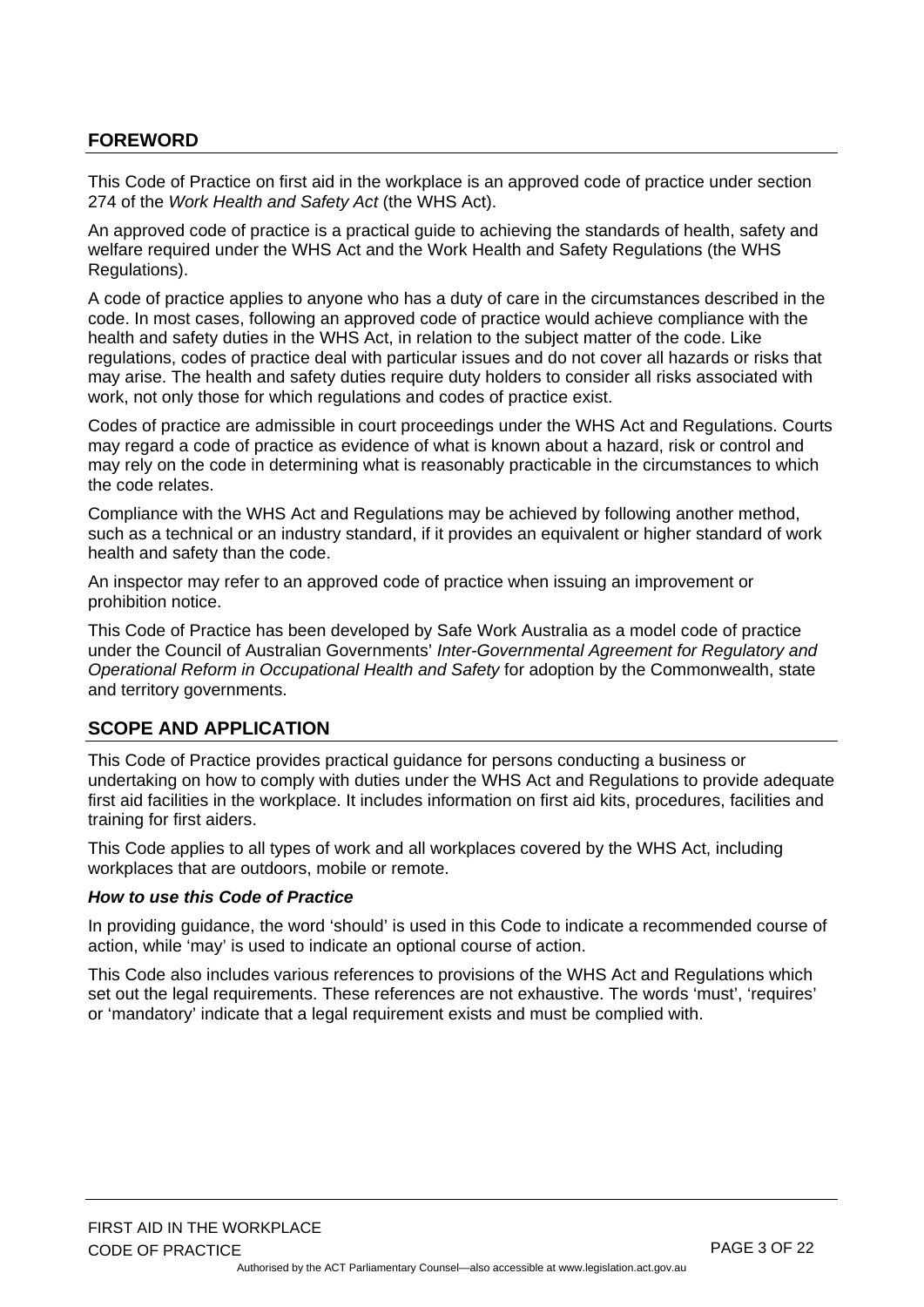# <span id="page-4-0"></span>**1. INTRODUCTION**

Providing immediate and effective first aid to workers or others who have been injured or become ill at the workplace may reduce the severity of the injury or illness and promote recovery. In some cases it could mean the difference between life and death.

# <span id="page-4-1"></span>**1.1 The meaning of key terms**

**First aid** is the immediate treatment or care given to a person suffering from an injury or illness until more advanced care is provided or the person recovers.

**First aider** is a person who has successfully completed a nationally accredited training course or an equivalent level of training that has given them the competencies required to administer first aid.

**First aid equipment** includes first aid kits and other equipment used to treat injuries and illnesses.

**First aid facilities** include first aid rooms, health centres, clean water supplies and other facilities needed for administering first aid.

**High risk workplace** means a workplace where workers are exposed to hazards that could result in serious injury or illness and would require first aid. Examples of workplaces that may be considered high risk are ones in which workers:

- use hazardous machinery (for example, mobile plant, chainsaws, power presses and lathes)
- use hazardous substances (for example, chemical manufacture, laboratories, horticulture, petrol stations and food manufacturing)
- are at risk of falls that could result in serious injury (for example, construction and stevedoring)
- carry out hazardous forms of work (for example, working in confined spaces, welding, demolition, electrical work and abrasive blasting)
- are exposed to the risk of physical violence (for example, working alone at night, cash handling or having customers who are frequently physically aggressive)
- work in or around extreme heat or cold (for example, foundries and prolonged outdoor work in extreme temperatures).

**Low risk workplace** means a workplace where workers are not exposed to hazards that could result in serious injury or illness such as offices, shops or libraries. Potential work-related injuries and illnesses requiring first aid would be minor in nature.

# <span id="page-4-2"></span>**1.2 Who has health and safety duties in relation to first aid?**

A **person conducting a business or undertaking** has the primary duty under the WHS Act to ensure, so far as is reasonably practicable, that workers and other persons are not exposed to health and safety risks arising from the business or undertaking.

The WHS Regulations place specific obligations on a person conducting a business or undertaking in relation to first aid, including requirements to:

- provide first aid equipment and ensure each worker at the workplace has access to the equipment
- ensure access to facilities for the administration of first aid
- ensure that an adequate number of workers are trained to administer first aid at the workplace or that workers have access to an adequate number of other people who have been trained to administer first aid.

A person conducting a business or undertaking may not need to provide first aid equipment or facilities if these are already provided by another duty holder at the workplace and they are adequate and easily accessible at the times that the workers carry out work.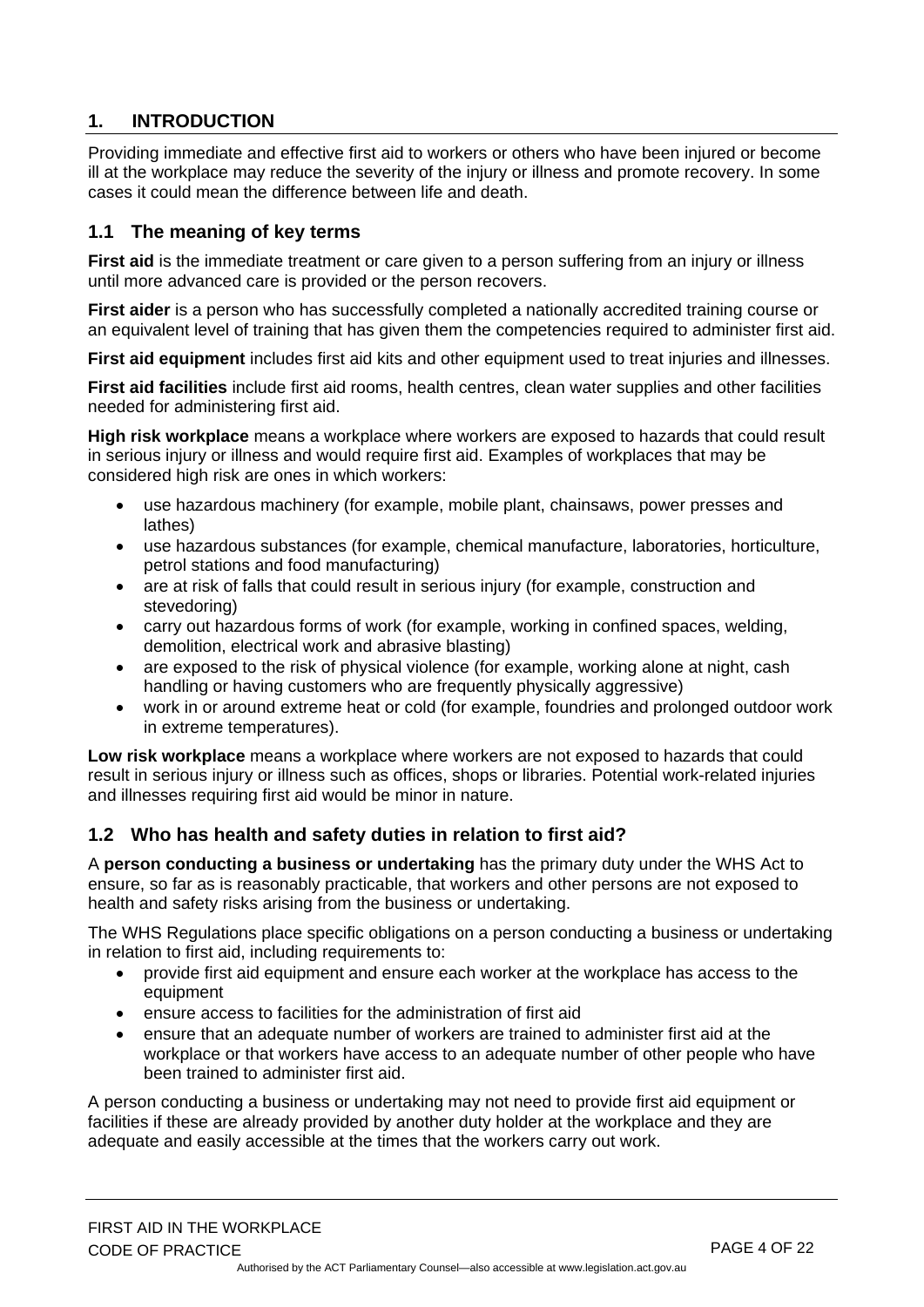**Officers**, such as company directors, have a duty to exercise due diligence to ensure that the business or undertaking complies with the WHS Act and Regulations. This includes taking reasonable steps to ensure that the business or undertaking has and uses appropriate resources and processes to eliminate or minimise risks to health and safety.

**Workers** have a duty to take reasonable care for their own health and safety and must not adversely affect the health and safety of other persons. Workers must comply with any reasonable instruction and cooperate with any reasonable policy or procedure relating to health and safety at the workplace, such as procedures for first aid and for reporting injuries and illnesses.

# <span id="page-5-0"></span>**1.3 What is required in providing first aid?**

First aid requirements will vary from one workplace to the next, depending on the nature of the work, the type of hazards, the workplace size and location, as well as the number of people at the workplace. These factors must be taken into account when deciding what first aid arrangements need to be provided.

This Code provides information on using a risk management approach to tailor first aid that suits the circumstances of your workplace, while also providing guidance on the number of first aid kits, their contents and the number of trained first aiders that are appropriate for some types of workplaces.

The risk management approach involves the following four steps (summarised in Appendix A):

- identifying hazards that could result in work-related injury or illness
- assessing the type, severity and likelihood of injuries and illness
- providing the appropriate first aid equipment, facilities and training
- reviewing your first aid requirements on a regular basis or as circumstances change.

Guidance on the general risk management process is available in the *Code of Practice: How to Manage Work Health and Safety Risks.* 

#### *Consulting your workers*

Consultation involves sharing of information, giving workers a reasonable opportunity to express views and taking those views into account before making decisions on health and safety matters.

**S. 47:** A person conducting a business or undertaking must consult, so far as is reasonably practicable, with workers who carry out work for the business or undertaking who are (or likely to be) directly affected by a work health and safety matter.

**S. 48:** If the workers are represented by a health and safety representative, the consultation must involve that representative.

You must consult your workers when making decisions about what facilities are needed, including those required for administering first aid. Consultation should include:

- the number, location and contents of first aid kits and other equipment
- the type of first aid facilities that may be needed
- first aid procedures
- the number of first aiders.

#### *Consulting, co-operating and co-ordinating activities with other duty holders*

**S. 46:** A person conducting a business or undertaking must consult, co-operate and coordinate activities with all other persons who have a work health or safety duty in relation to the same matter, so far as is reasonably practicable.

Sometimes you may have responsibility for health and safety together with other business operators who are involved in the same activities or who share the same workplace. In these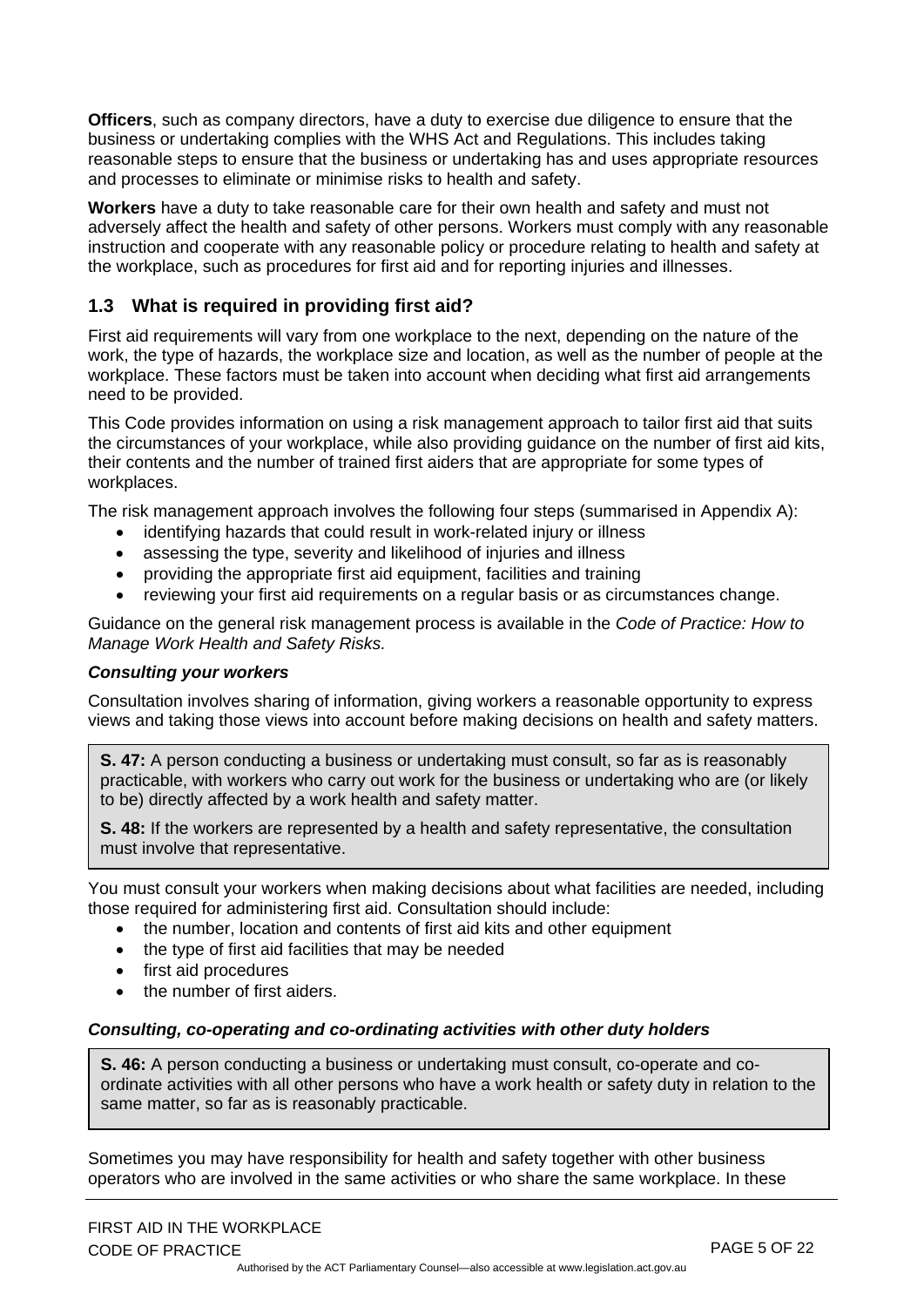situations, you should communicate with each other to find out who is doing what and work together in a co-operative and co-ordinated way so that all risks are eliminated or minimised so far as is reasonably practicable.

For example, if you provide labour hire workers as part of your business you have a duty of care as well as the host business. In these situations, you must discuss the hazards and risks associated with the work and ensure the host business has appropriate first aid arrangements that your workers can access.

If you share your workplace with other businesses that have workers trained in administering first aid, you may be able to ensure that your workers have access to them instead of training your own workers. In these circumstances, it will be necessary to:

- consult the other business operators to work out what first aid arrangements are needed
- co-operate with each other in sharing first aid equipment and facilities
- co-ordinate access to the first aiders.

Further guidance on consultation is available in the *Code of Practice: Work Health and Safety Consultation, Co-operation and Co-ordination.*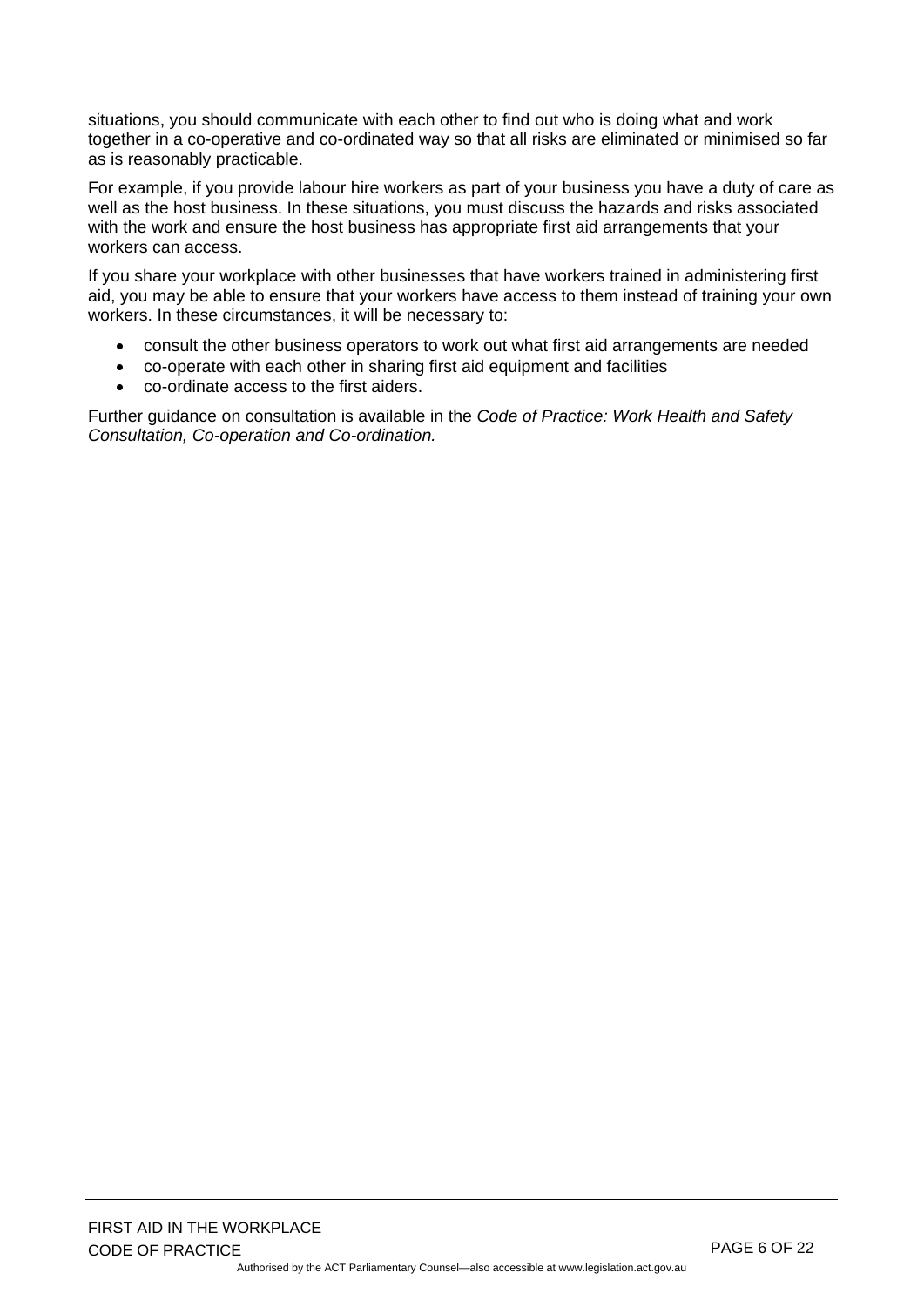# <span id="page-7-0"></span>**2. HOW TO DETERMINE FIRST AID REQUIREMENTS FOR YOUR WORKPLACE**

**Regulation 42:** When considering how to provide first aid, a person conducting a business or undertaking must consider all relevant matters including:

- the nature of the work being carried out at the workplace
- the nature of the hazards at the workplace
- the size, location and nature of the workplace
- the number and composition of the workers at the workplace.

#### <span id="page-7-1"></span>**2.1 The nature of the work and workplace hazards**

Certain work environments have greater risks of injury and illness due to the nature of work being carried out and the nature of the hazards at the workplace. For example, factories, motor vehicle workshops and forestry operations have a greater risk of injury that would require immediate medical treatment than offices or libraries. These workplaces will therefore require different first aid arrangements.

| <b>Hazard</b>               | <b>Potential harm</b>                                                                                                                                                                          |
|-----------------------------|------------------------------------------------------------------------------------------------------------------------------------------------------------------------------------------------|
| Manual tasks                | Overexertion can cause muscular strain.                                                                                                                                                        |
| Working at height           | Slips, trips and falls can cause fractures, bruises, lacerations,<br>dislocations, concussion.                                                                                                 |
| Electricity                 | Potential ignition source could cause injuries from fire.<br>Exposure to live electrical wires can cause shock, burns and<br>cardiac arrest.                                                   |
| Machinery and equipment     | Being hit by moving vehicles, or being caught by moving parts of<br>machinery can cause fractures, amputation, bruises, lacerations,<br>dislocations.                                          |
| <b>Hazardous chemicals</b>  | Toxic or corrosive chemicals may be inhaled, contact skin or<br>eyes causing poisoning, chemical burns, irritation.<br>Flammable chemicals could result in injuries from fire or<br>explosion. |
| <b>Extreme temperatures</b> | Hot surfaces and materials can cause burns. Exposure to heat<br>can cause heat stress and fatigue. Exposure to extreme cold<br>can cause hypothermia and frost bite.                           |
| Radiation                   | Welding arc flashes, ionizing radiation and lasers can cause<br>burns                                                                                                                          |
| Violence                    | Behaviours including intimidation and physical assault can<br>cause nausea, shock and physical injuries                                                                                        |
| <b>Biological</b>           | Infection, allergic reactions                                                                                                                                                                  |
| Animals                     | Bites, stings, kicks, scratches                                                                                                                                                                |

**Table 1:** Injuries associated with common workplace hazards that may require first aid

Records of injuries, illnesses, 'near miss' incidents and other information that has already been obtained to assist in controlling risks at the workplace will be useful to make appropriate decisions about first aid.

Authorised by the ACT Parliamentary Counsel—also accessible at www.legislation.act.gov.au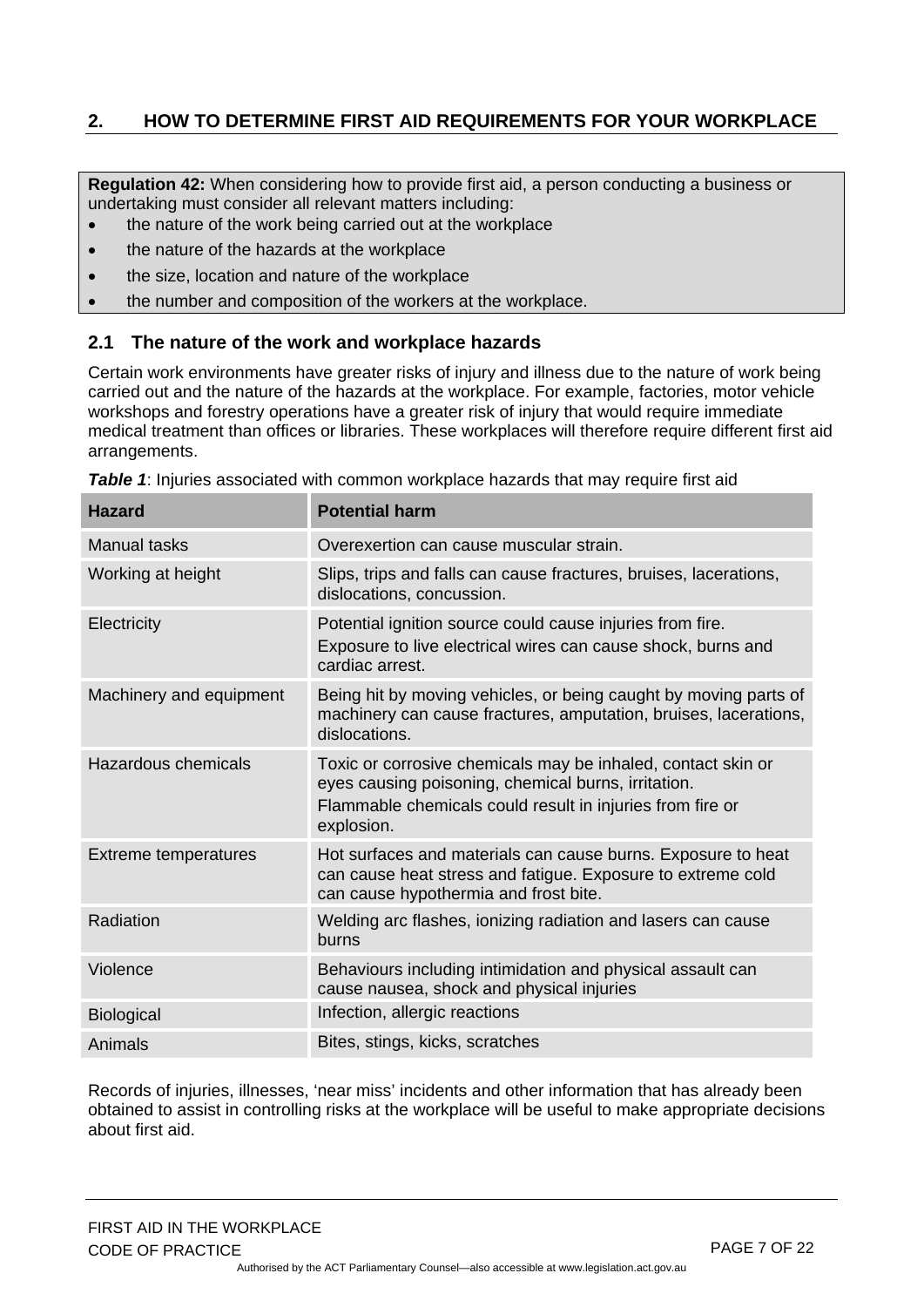You should check the safety data sheets (SDS) for any hazardous chemicals that are handled, used or stored at your workplace. The SDS provides information about the chemical, possible health effects, controls that may be used to reduce exposure and first aid requirements.

Manufacturers, importers and suppliers of hazardous chemicals have a duty under the WHS Regulations to ensure that the current SDS is provided to a person at the workplace if the person asks for it.

# <span id="page-8-0"></span>**2.2 Size and location of the workplace**

In relation to the size and location of the workplace, you should take into account:

- the distance between different work areas
- the response times for emergency services.

First aid equipment and facilities should be located at convenient points and in areas where there is a higher risk of an injury or illness occurring.

A large workplace may require first aid to be available in more than one location if:

- work is being carried out a long distance from emergency services
- small numbers of workers are dispersed over a wide area
- access to a part of the workplace is difficult
- the workplace has more than one floor level.

Where there are separate work areas (for example, a number of buildings on a site or multiple floors in an office building), it may be appropriate to locate first aid facilities centrally and provide first aid kits in each work area. This may include portable first aid kits in motor vehicles and other separate work areas.

The distance of the workplace from ambulance services, hospital and medical centres should be taken into account when determining your first aid requirements. For example, if life-threatening injuries or illnesses could occur and timely access to emergency services cannot be assured, a person trained in more advanced first aid techniques (such as the provision of oxygen) will be needed.

Additional first aid considerations may be necessary for workers in remote or isolated areas. For example, where access is difficult due to poor roads or weather conditions, arrangements may need to include aerial evacuation.

In minimising the risks to health and safety associated with remote or isolated work, you must provide a system of work that includes effective communication with the worker. This will assist in enabling an immediate response in an emergency. Further guidance about working in remote or isolated areas is available in the *Code of Practice: Managing the Work Environment and Facilities*.

# <span id="page-8-1"></span>**2.3 The number and composition of workers and other people**

When considering the size of your workforce, you should include any contractors, subcontractors, and volunteers you engage. This may mean the size of your workforce may vary over time. For the purposes of deciding who requires access to first aid, you should consider the maximum number of workers that you may engage at any one time. Generally, a larger workforce requires more first aid resources.

You should also consider:

- the particular needs of workers who have a disability or a known health concern
- others at your workplace who are not your workers, for example, students in workplaces such as schools, members of the public in places of entertainment, fairgrounds and shopping centres.

Appendix B provides an example of how to determine first aid requirements.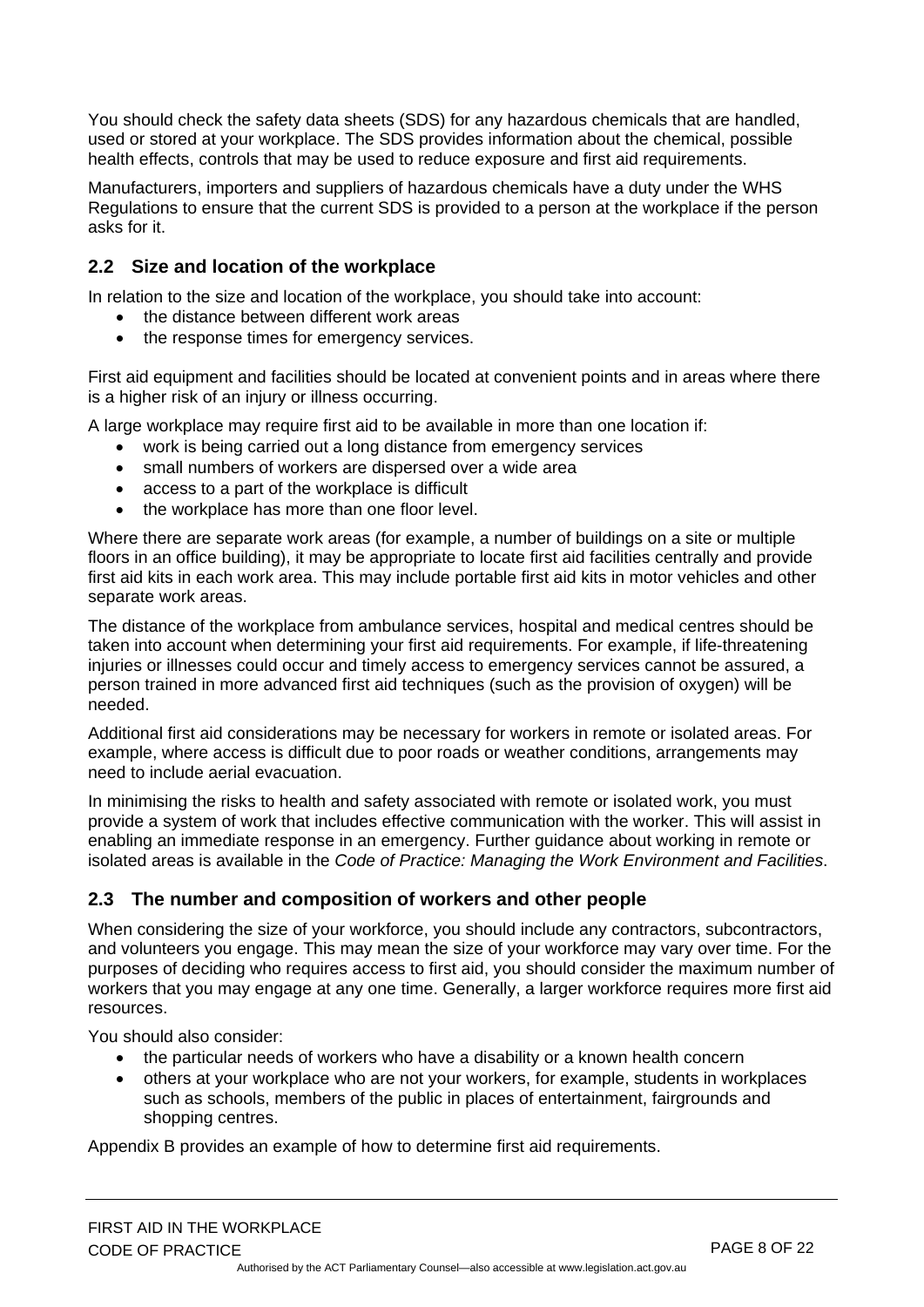# <span id="page-9-0"></span>**3. FIRST AID EQUIPMENT, FACILITIES AND TRAINING**

The information provided in this chapter may be used as a guide to determine the appropriate first aid equipment, facilities, first aiders and procedures needed in various workplaces.

First aid equipment, facilities and first aiders must be accessible to workers whenever they work, including those working night shifts or overtime.

### <span id="page-9-1"></span>**3.1 First aid kits**

All workers must be able to access a first aid kit. This will require at least one first aid kit to be provided at their workplace.

#### *Contents*

The first aid kit should provide basic equipment for administering first aid for injuries including:

- cuts, scratches, punctures, grazes and splinters
- muscular sprains and strains
- minor burns
- amputations and/or major bleeding wounds
- broken bones
- $\bullet$  eve injuries
- shock.

The contents of first aid kits should be based on a risk assessment. For example, there may be higher risk of eye injuries and a need for additional eye pads in a workplace where:

- chemical liquids or powders are handled in open containers
- spraying, hosing or abrasive blasting operations are carried out
- there is any possibility of flying particles causing eye injuries
- there is a risk of splashing or spraying of infectious materials
- welding, cutting or machining operations are carried out.

Additional equipment may be needed for serious burns and remote workplaces.

The recommended content of a typical first aid kit and information on additional equipment is provided in Appendix C.

#### *Design of kits*

First aid kits can be any size, shape or type to suit your workplace, but each kit should:

- be large enough to contain all the necessary items
- be immediately identifiable with a white cross on green background that is prominently displayed on the outside
- contain a list of the contents for that kit
- be made of material that will protect the contents from dust, moisture and contamination.

#### *Location*

In the event of a serious injury or illness, quick access to the kit is vital. First aid kits should be kept in a prominent, accessible location and able to be retrieved promptly. Access should also be ensured in security-controlled workplaces. First aid kits should be located close to areas where there is a higher risk of injury or illness. For example, a school with a science laboratory or carpentry workshop should have first aid kits located in these areas. If the workplace occupies several floors in a multi-storey building, at least one kit should be located on every second floor. Emergency floor plans displayed in the workplace should include the location of first aid kits.

A portable first aid kit should be provided in the vehicles of mobile workers if that is their workplace (for example, couriers, taxi drivers, sales representatives, bus drivers and inspectors). These kits should be safely located so as not to become a projectile in the event of an accident.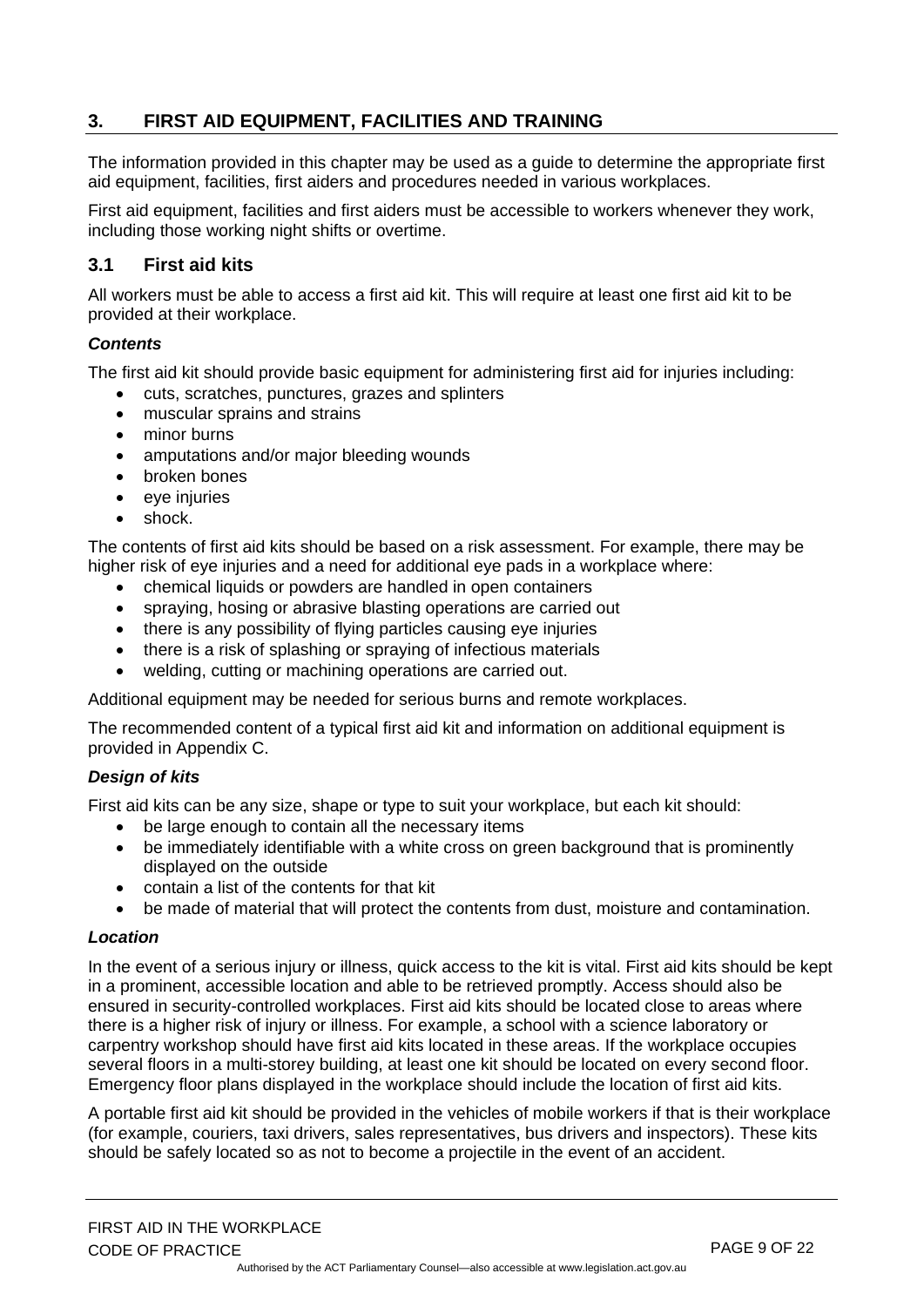## *Restocking and maintaining kits*

A person in the workplace should be nominated to maintain the first aid kit (usually a first aider) and should:

- monitor access to the first aid kit and ensure any items used are replaced as soon as practicable after use
- undertake regular checks (after each use or, if the kit is not used, at least once every 12 months) to ensure the kit contains a complete set of the required items (an inventory list in the kit should be signed and dated after each check)
- ensure that items are in good working order, have not deteriorated and are within their expiry dates and that sterile products are sealed and have not been tampered with.

# <span id="page-10-0"></span>**3.2 First aid signs**

Displaying well-recognised, standardised first aid signs will assist in easily locating first aid equipment and facilities. First aid signs may be constructed to suit individual requirements but should comply with AS 1319: 1994 *- Safety Signs for the Occupational Environment*.

### <span id="page-10-1"></span>**3.3 Other first aid equipment**

In addition to first aid kits, you should consider whether any other first aid equipment is necessary to treat the injuries or illnesses that could occur as a result of a hazard at your workplace.

#### *Automatic defibrillators*

Providing an automatic defibrillator can reduce the risk of fatality from cardiac arrest and is a useful addition for workplaces where there is a risk of electrocution or where there are large numbers of members of the public.



Automatic defibrillators are designed to be used by trained or untrained persons. They should be located in an area that is clearly visible, accessible and not exposed to extreme temperatures. They should be clearly signed and maintained according to the manufacturer's specifications.

#### *Eye wash and shower equipment*

Eye wash and shower equipment may be permanently fixed or portable, depending on the workplace. Eye wash equipment should be provided where there is a risk of hazardous chemicals or infectious substances causing eye injuries.

Immediate access should be provided to shower equipment in workplaces where there is a risk of:

- exposure to hazardous chemicals resulting in skin absorption or contamination from infectious substances
- serious burns to a large area of the face or body (including chemical or electrical burns or burns that are deep, in sensitive areas or greater than a 20 cent piece).

Shower facilities can consist of:

- an appropriate deluge facility
- a permanently rigged hand-held shower hose
- a portable plastic or rubber shower hose that is designed to be easily attached to a tap spout—for small, relatively low risk workplaces where a fixed deluge facility would not be reasonably practicable but the risk of serious burns is still foreseeable (for example, a fish and chip shop).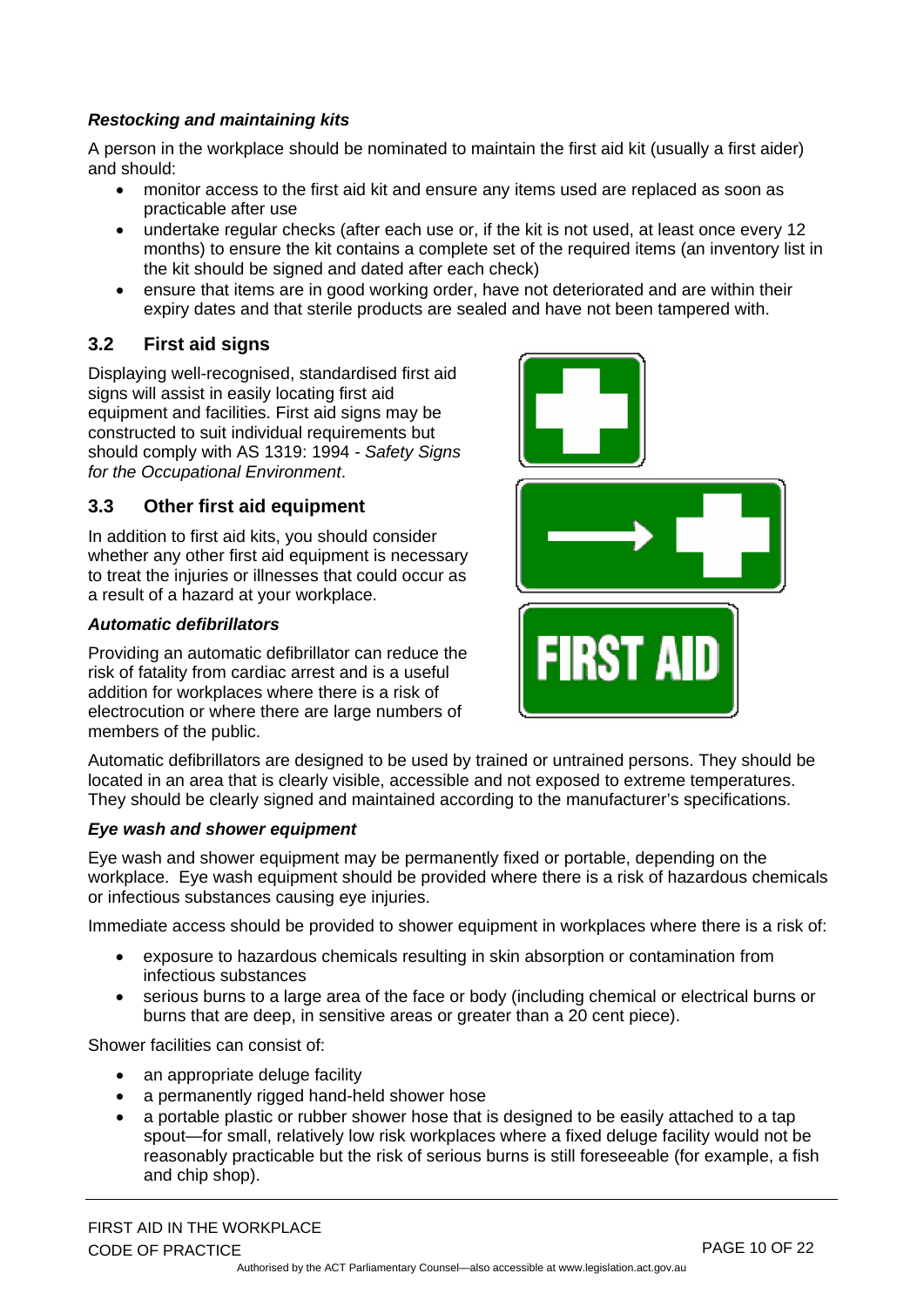Portable, self-contained eye wash or shower units have their own flushing fluid which needs to be refilled or replaced after use. Further guidance is available in AS 4775 – *Emergency eyewash and shower equipment*.

# <span id="page-11-0"></span>**3.4 First aid facilities**

A risk assessment will help determine the type of first aid facilities needed. For example, a clean, quiet area within the workplace that affords privacy to an injured or ill person may be suitable and practicable for some workplaces.

Access to a telephone for contacting emergency services or an emergency call system should be provided as part of all first aid facilities.

#### *First aid rooms*

A first aid room should be established at the workplace if a risk assessment indicates that it would be difficult to administer appropriate first aid unless a first aid room is provided.

For example, workers who carry out work at workplaces where there is a higher risk of serious injury or illness occurring that would not only require immediate first aid, but also further treatment by an emergency service, may benefit from having access to a dedicated first aid room.

A first aid room is recommended for:

- low risk workplaces with 200 workers or more
- high risk workplaces with 100 workers or more.

The contents of a first aid room should suit the hazards that are specific to the workplace. The location and size of the room should allow easy access and movement of injured people who may need to be supported or moved by stretcher or wheelchair.

The following items should be provided in the room:

- a first aid kit appropriate for the workplace
- hygienic hand cleanser and disposable paper towels
- an examination couch with waterproof surface and disposable sheets
- an examination lamp with magnifier
- a cupboard for storage
- a container with disposable lining for soiled waste
- a container for the safe disposal of sharps
- a bowl or bucket (minimum two litres capacity)
- electric power points
- a chair and a table or desk
- a telephone and/or emergency call system
- the names and contact details of first aiders and emergency organisations.

A first aid room should:

- be located within easy access to a sink with hot and cold water (where this is not provided in the room) and toilet facilities
- offer privacy via screening or a door
- be easily accessible to emergency services (minimum door width of 1 metre for stretcher access)
- be well lit and ventilated
- have an appropriate floor area (14 square metres as a guide)
- have an entrance that is clearly marked with first aid signage.

Maintaining a first aid room should be allocated to a trained occupational first aider, except where this room is part of a health centre or hospital.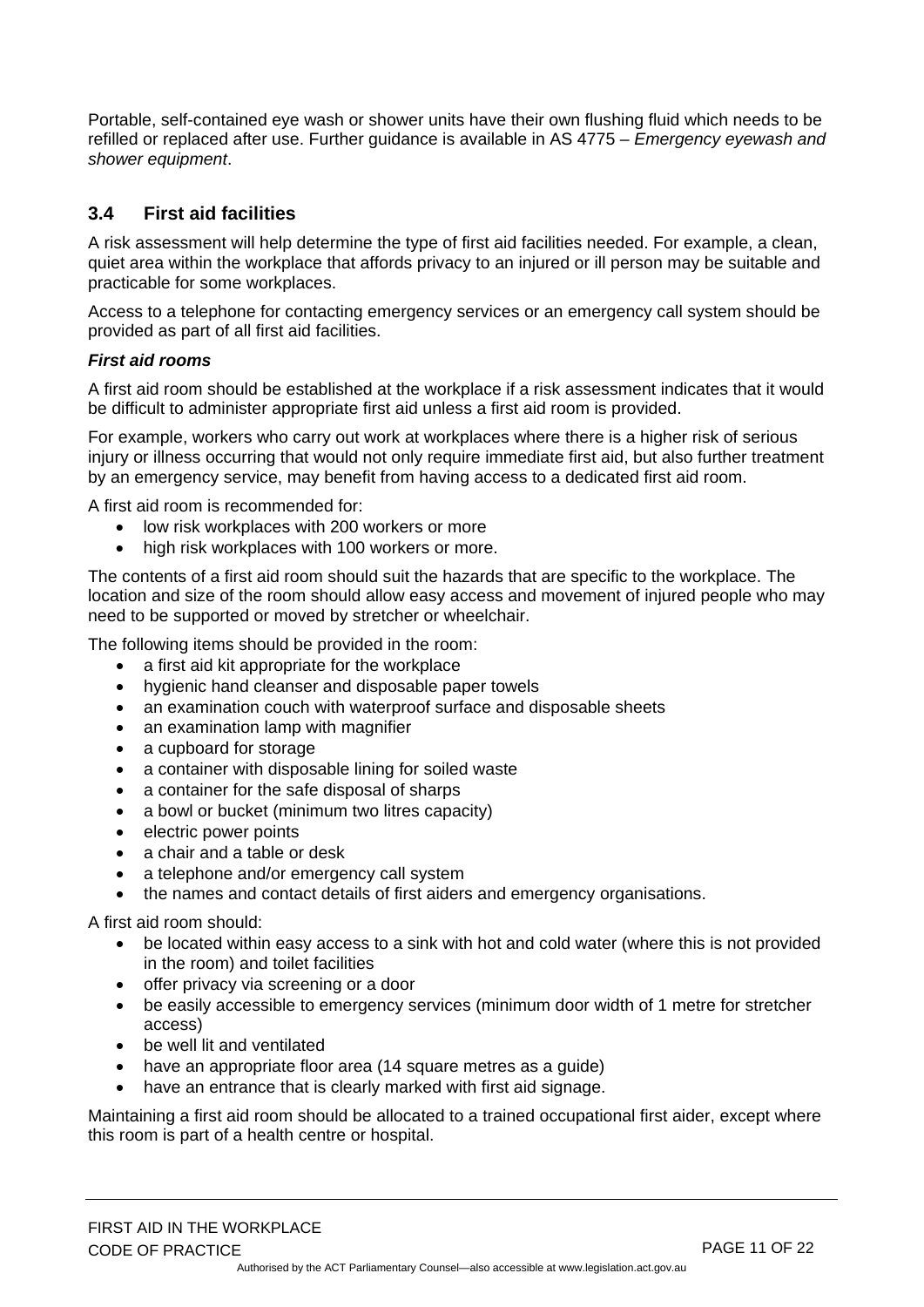#### *Health centres*

Health centres staffed by a registered health practitioner (a doctor or nurse) or paramedic can provide emergency medical treatment and cater to the types of hazards in high risk workplaces. A health centre may be established in the workplace (e.g. at a large mine site) or, if readily available, external emergency services may be used.

If a health centre is located at the workplace, the facility should:

- be self-contained
- be located at ground level where possible in a quiet, clean area that is a safe distance from hazardous operations and clear of any general thoroughfare
- be convenient and accessible to workers at the times that they work and have an entrance clearly marked with health centre signage
- have walls, floors and ceilings that are made of impervious materials and are easy to clean
- have enough space to accommodate first aid equipment.

### <span id="page-12-0"></span>**3.5 First aiders**

**Regulation 42:** A person conducting a business or undertaking must ensure that an adequate number of workers are trained to administer first aid at the workplace or that workers have access to an adequate number of other people who have been trained to administer first aid.

First aid in the workplace can be provided in a number of ways:

- training one or more of your own workers to administer first aid
- arranging for a person who does not work for you to administer first aid to your workers provided they have been trained to do so. These may be first aiders of other businesses who share your workplace or other persons who are qualified to administer first aid. This will involve consulting, co-operating and co-ordinating the access arrangements with the other persons and ensuring that access is available at the times when your workers carry out work (e.g. taking into account any shift work).

#### *Types of first aid training*

First aiders should hold nationally recognised Statement/s of Attainment issued by a Registered Training Organisation (RTO) for the nationally endorsed first aid unit/s of competency.

*Apply First Aid* provides competencies required to recognise and respond to common lifethreatening injuries or illnesses, including life-support using [cardiopulmonary resuscitation \(CPR\),](http://www.betterhealth.vic.gov.au/bhcv2/bhcarticles.nsf/pages/Cardiopulmonary_resuscitation_(CPR)) and to manage the casualty and incident until the arrival of medical or other assistance.

In low risk workplaces, first aiders are sufficiently trained if they can perform CPR and treat minor illnesses and injuries.

*Apply Advanced First Aid –* provides additional competencies required to apply advanced first aid procedures. This type of training is suitable for some high risk workplaces.

*Manage First Aid in the Workplace (Occupational First Aid) –* provides competencies required to apply advanced first aid procedures and to manage a first aid room.

*Provide First Aid in Remote Situations –* provides the competencies required to administer first aid in a remote and/or isolated situation, including preparing for aero-medical evacuation. This type of training is suitable for high risk workplaces that are likely to have a major delay in accessing emergency services.

#### *Additional training for first aiders*

First aiders should attend training on a regular basis to refresh their first aid knowledge and skills and to confirm their competence to provide first aid. Refresher training in CPR should be undertaken annually and first aid qualifications should be renewed every three years.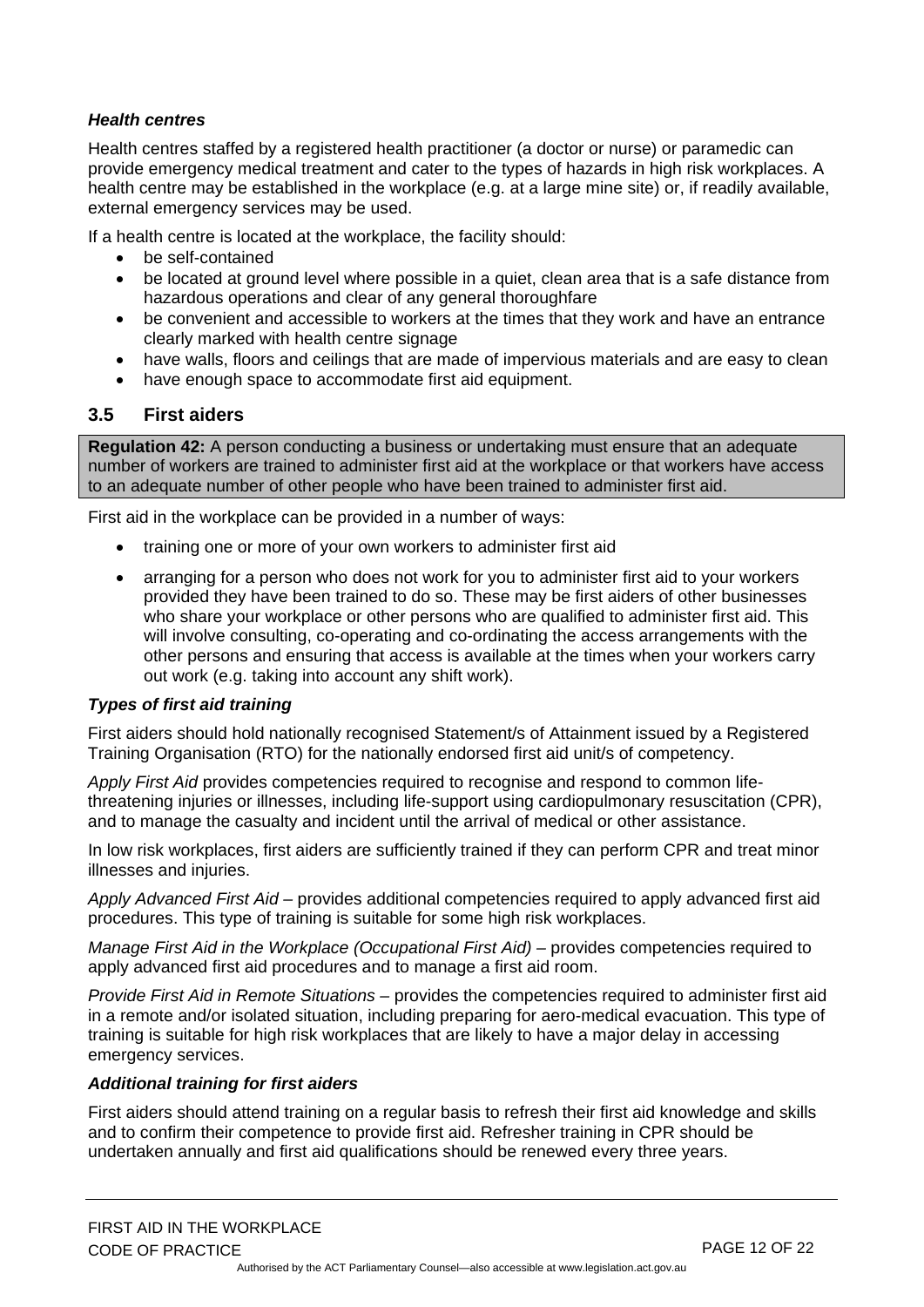First aiders may also need to undertake additional first aid training to respond to specific situations at their workplace. For example, where workers have severe allergies, first aiders should be trained to respond to anaphylaxis if this topic has not been covered in previous first aid training.

#### *Number of trained first aiders*

The following ratios are recommended:

- low risk workplaces one first aider for every 50 workers
- high risk workplaces one first aider for every 25 workers.

The number and type of trained first aiders can be further refined by following the five-step guide below:

#### *Step 1:*

Identify the maximum number of workers at the workplace at any one time.

#### *Step 2:*

Consider the nature of the work being carried out at the workplace and determine if your workers are at a high risk of being exposed to hazards that could require immediate first aid treatment.

#### *Step 3:*

Determine if the workplace is remote or if access to emergency services is difficult. High risk workplaces that do not have timely access to medical and ambulance services should have at least one first aider for every 10 workers.

#### *Step 4:*

Consider the variety of ways that your workers carry out work, for example:

- if a worker spends most, if not all, of their time working alone and in transit i.e. their workplace is their vehicle and the places they visit in the course of their work (for example, couriers, taxi drivers, sales representatives, door-to-door charity collectors and inspectors)
- if a worker's location varies on a regular basis and they often work without supervision (for example, tradespeople, construction workers in the housing industry, farm hands and cleaners)
- if a worker sometimes works alone for relatively short periods of time (for example, when opening or closing a business for trade or working back late to meet a deadline).

In these situations, it may not be practicable to have a first aider available at all times at the workplace. However, these workers must be able to access first aid assistance, for example by ensuring they are provided with:

- an effective means of contacting emergency services or first aiders
- information, instruction and training on how to respond if a serious injury or illness occurs.

#### *Step 5:*

Before finalising the number of first aiders your workers require access to, consider if there are any other factors that indicate that your workplace needs additional first aiders, for example:

- the arrangement of work (multiple shifts or overtime)
- seasonal work, where there may be a sudden and significant increase or decrease in the number of workers
- where there are large numbers of other persons present on a regular basis (e.g. schools, shopping centres, hotels and function centres)
- workplaces that have unique hazards such as fitness centres, amusement rides and dive schools
- access during times when a first aider is absent (e.g. annual leave).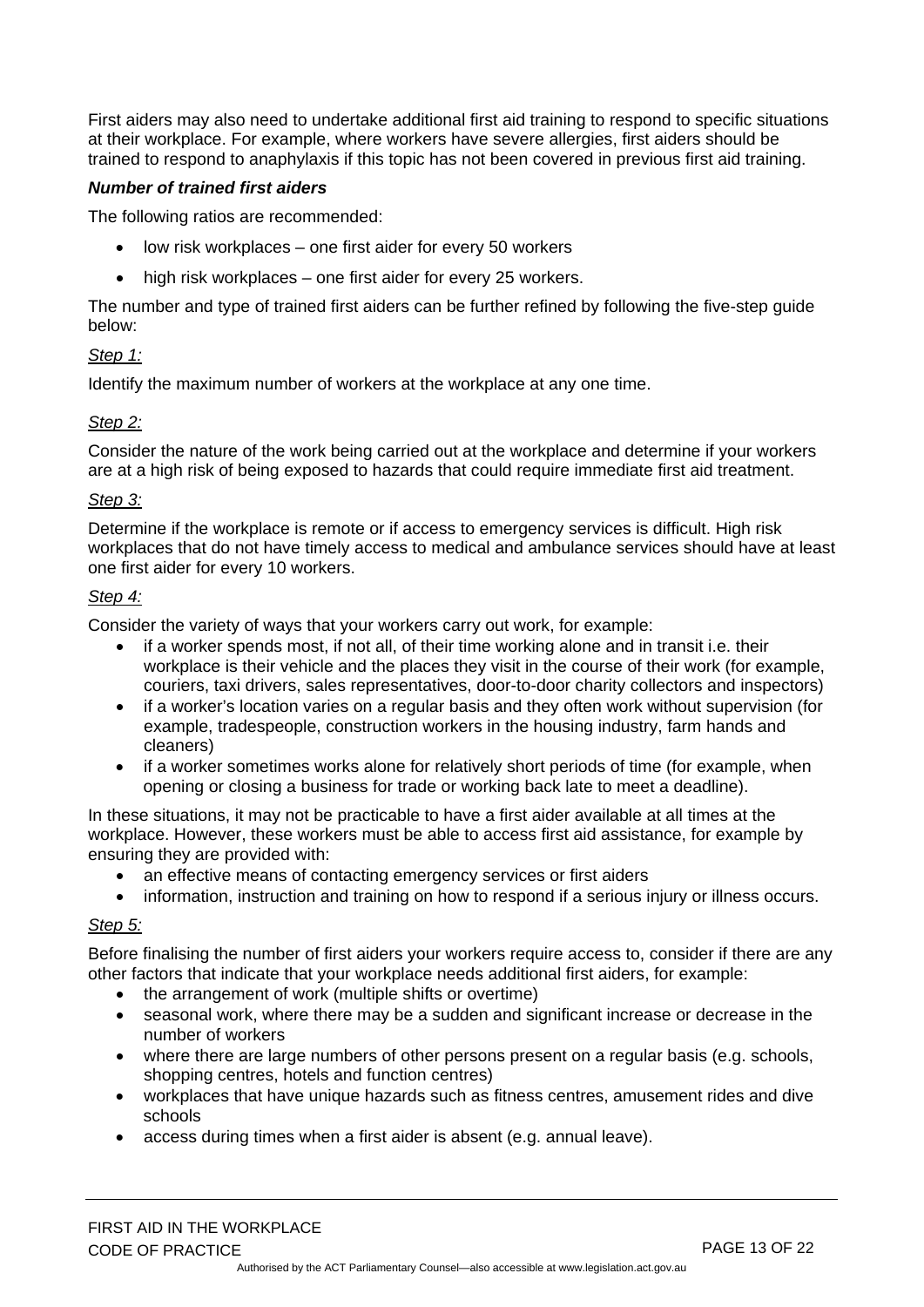# <span id="page-14-0"></span>**3.6 First aid procedures**

You should develop and implement first aid procedures to ensure that workers have a clear understanding of first aid in their workplace. The procedure should cover:

- the type of first aid kits and where they are located
- the location of first aid facilities such as first aid rooms
- who is responsible for the first aid kits and facilities and how frequently they should be checked and maintained
- how to establish and maintain appropriate communication systems (including equipment and procedures) to ensure rapid emergency communication with first aiders
- the communication equipment and systems to be used when first aid is required (especially for remote and isolated workers). These procedures should contain information about how to locate the communication equipment, who is responsible for the equipment and how it should be maintained
- the work areas and shifts that have been allocated to each first aider. These procedures should contain the names and contact details of each first aider
- arrangements to ensure first aiders receive appropriate training
- arrangements for ensuring that workers receive appropriate information, instruction and training in relation to first aid
- seeking information when a worker commences work about any first aid needs that may require specific treatment in a medical emergency, such as severe allergies. Information about a worker's health must be kept confidential and only provided to first aiders with the worker's consent
- how to report injuries and illnesses that may occur in the workplace
- practices to avoid exposure to blood and body substances refer to Appendix D
- what to do when a worker or other person is too injured or ill to stay at work, for example if they require assistance with transport to a medical service, home or somewhere else where they can rest and recover
- access to debriefing or counselling services to support first aiders and workers after a serious workplace incident.

#### *Record-keeping*

A record of any first aid treatment given should be kept by the first aider and reported to managers on a regular basis to assist reviewing first aid arrangements. First aid treatment records are subject to requirements under Health Records legislation.

#### *Procedures and plans for managing an emergency*

**Regulation 43:** A person conducting a business or undertaking must ensure that an emergency plan is prepared for the workplace that provides procedures to respond effectively in an emergency.

The emergency procedures must include:

- an effective response to an emergency situation
- procedures for evacuating the workplace
- notification of emergency services at the earliest opportunity
- medical treatment and assistance, and
- effective communication between the person authorised by the person conducting the business or undertaking to co-ordinate the emergency response and all persons at the workplace.

You may incorporate your first aid procedures into your emergency planning procedures.

Emergency procedures should specify the role of first aiders according to their level of qualification and competence. In particular, first aiders should be instructed not to exceed their training and expertise in first aid. Other staff, including supervisors, should be instructed not to direct first aiders to exceed their first aid training and expertise.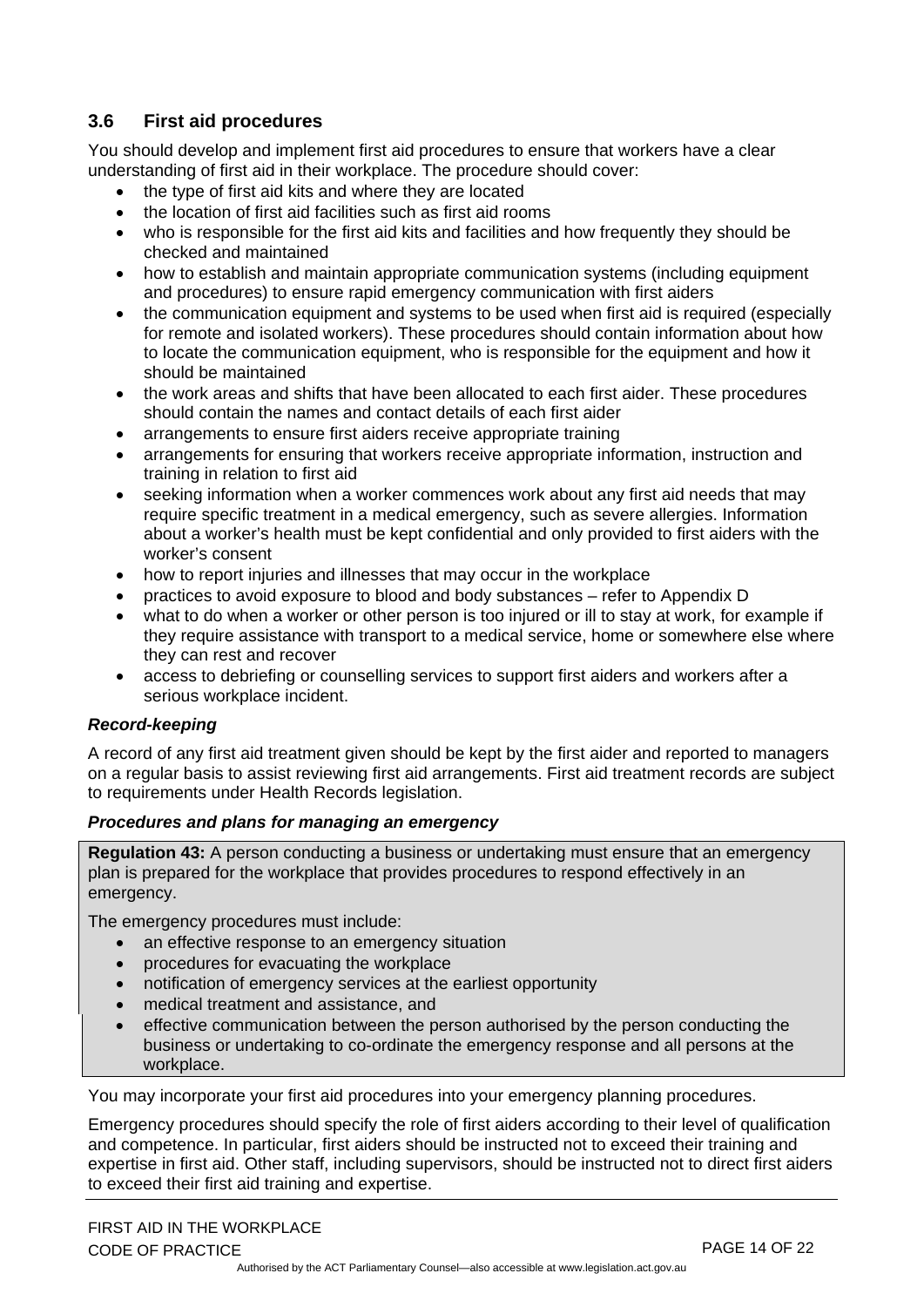Further guidance on emergency plans and preparing emergency procedures is available in the *Code of Practice: Managing the Work Environment and Facilities*.

# <span id="page-15-0"></span>**3.7 Providing first aid information**

You must provide information about first aid to your workers so that they know what to do and who to contact if they are sick or injured.

Information should be easy to understand, accessible and should take into account the language and literacy levels of your workers. Information may be given using verbal methods (for example, explanations and demonstrations) or visual methods (for example, videos and posters).

The information and instruction on first aid should include:

- the location of first aid equipment and facilities
- the names and location of persons trained to administer first aid
- the procedures to be followed when first aid is required.

The information and instruction should be provided as part of workers' induction training and when there are any changes, for example in the location of first aid facilities or in the names, locations or contact details of first aiders.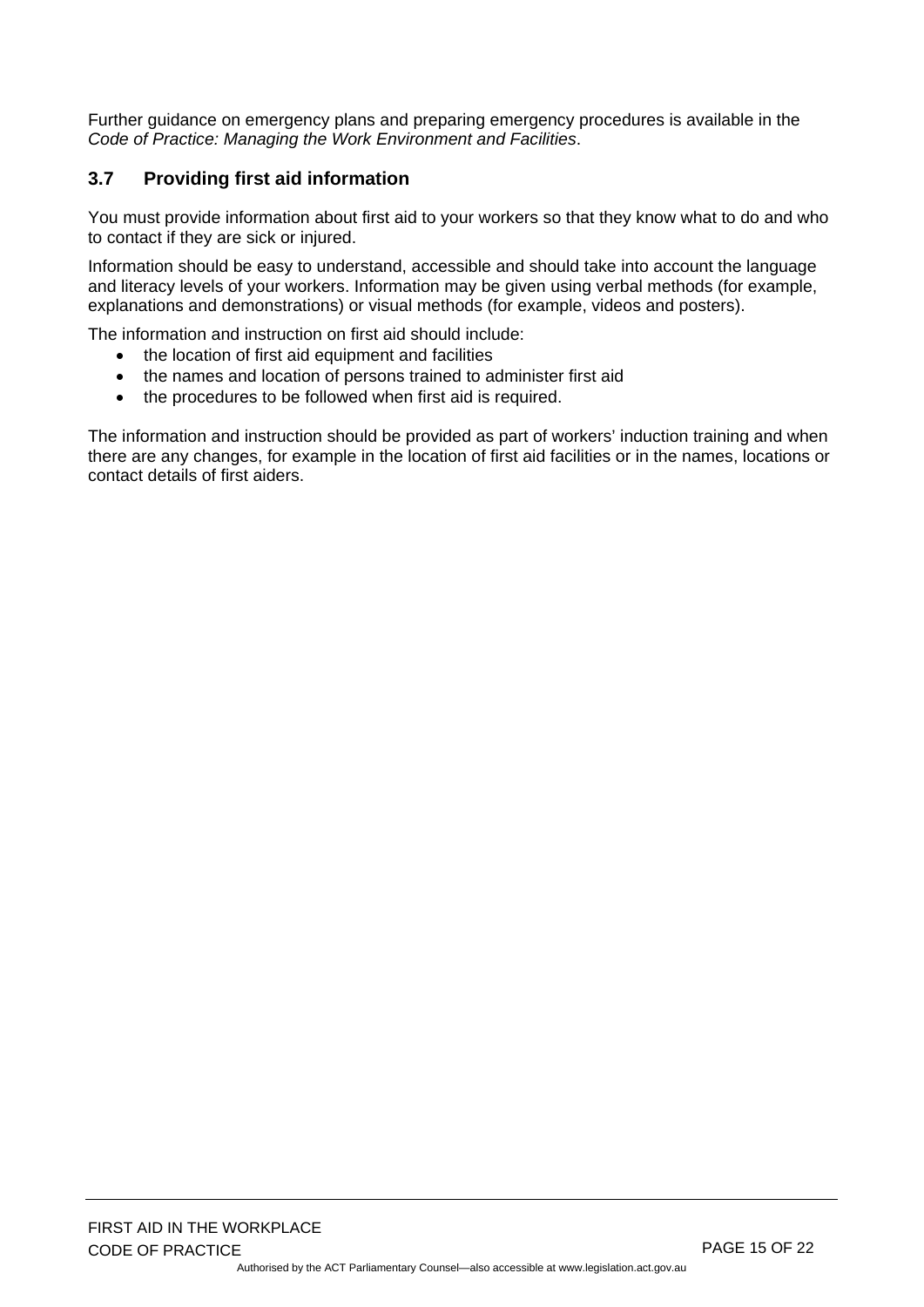# <span id="page-16-0"></span>**4. REVIEWING YOUR FIRST AID REQUIREMENTS**

You should regularly review your first aid arrangements in consultation with your workers to ensure they remain adequate and effective.

- Check that the people who have responsibilities under your first aid procedures are familiar with them.
- If the way work is performed is changed, or new work practices introduced, review first aid against a risk assessment to ensure the arrangements are still adequate.
- Organise a mock first aid emergency to check that first aid is effective. Check that kits and first aid rooms are accessible and suit the hazards that are unique to your workplace.
- If an incident has occurred that required first aid, evaluate the effectiveness of the first aid that was provided and make changes if necessary.
- If new information is obtained about a previously unidentified hazard, review the first aid measures you have put in place.

The following questions can assist you to review first aid and assess whether improvement is needed:

- Do the first aid kits and modules suit the hazards at your workplace?
- Are more first aid kits required?
- Are first aid kits accessible to workers?
- Are first aid kits well maintained and identifiable to workers?
- Is a first aid room or health centre required?
- Are first aid facilities well maintained?
- Do first aiders have the skills and competencies required of them and are their skills up-to-date?
- Do workers know how to access first aiders?
- Are more first aiders needed?
- Do workers have access to first aiders at all times?
- Do workers and other people know what to in an emergency situation?
- Is there easy access for emergency services, such as parking for an ambulance?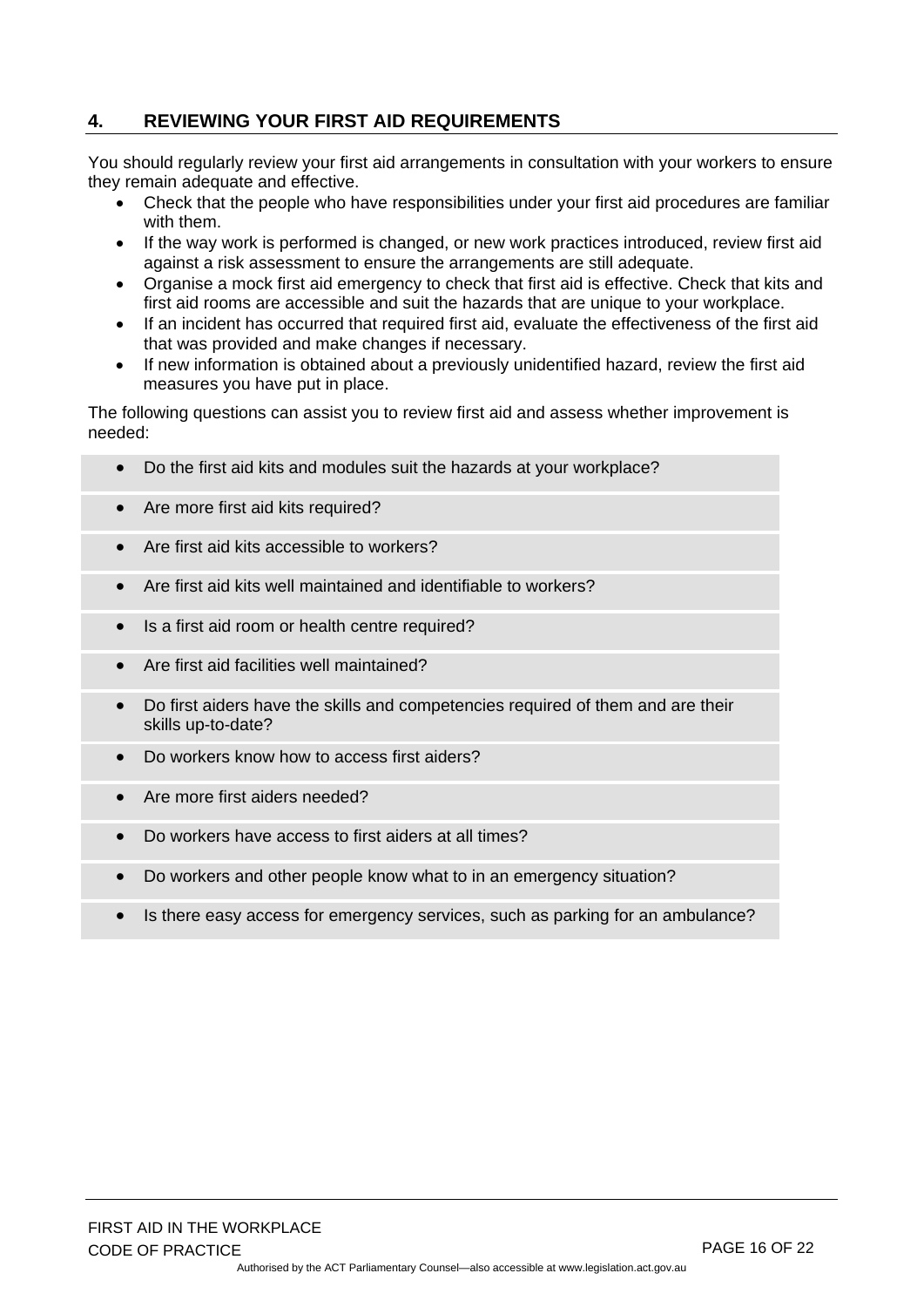# <span id="page-17-0"></span>**APPENDIX A – FIRST AID AND THE RISK MANAGEMENT PROCESS**

Step 1 – Identify potential causes of workplace injury and illness

- Does the nature of the work being carried out pose a hazard to people's health and safety?
- Have these hazards been identified in work that is being carried out?
- Has incident and injury data been reviewed?
- Has consultation with workers and their health and safety representatives occurred?
- Is specialist or external assistance required?

Step 2 – Assess the risk of workplace injury and illness

- How often does a hazard have the potential to cause harm?
- What type of injuries would the hazards cause?
- How serious are the injuries?
- Does the number and composition of workers and other people affect how first aid should be provided?
- Could the size and location of the workplace affect how first aid is provided?

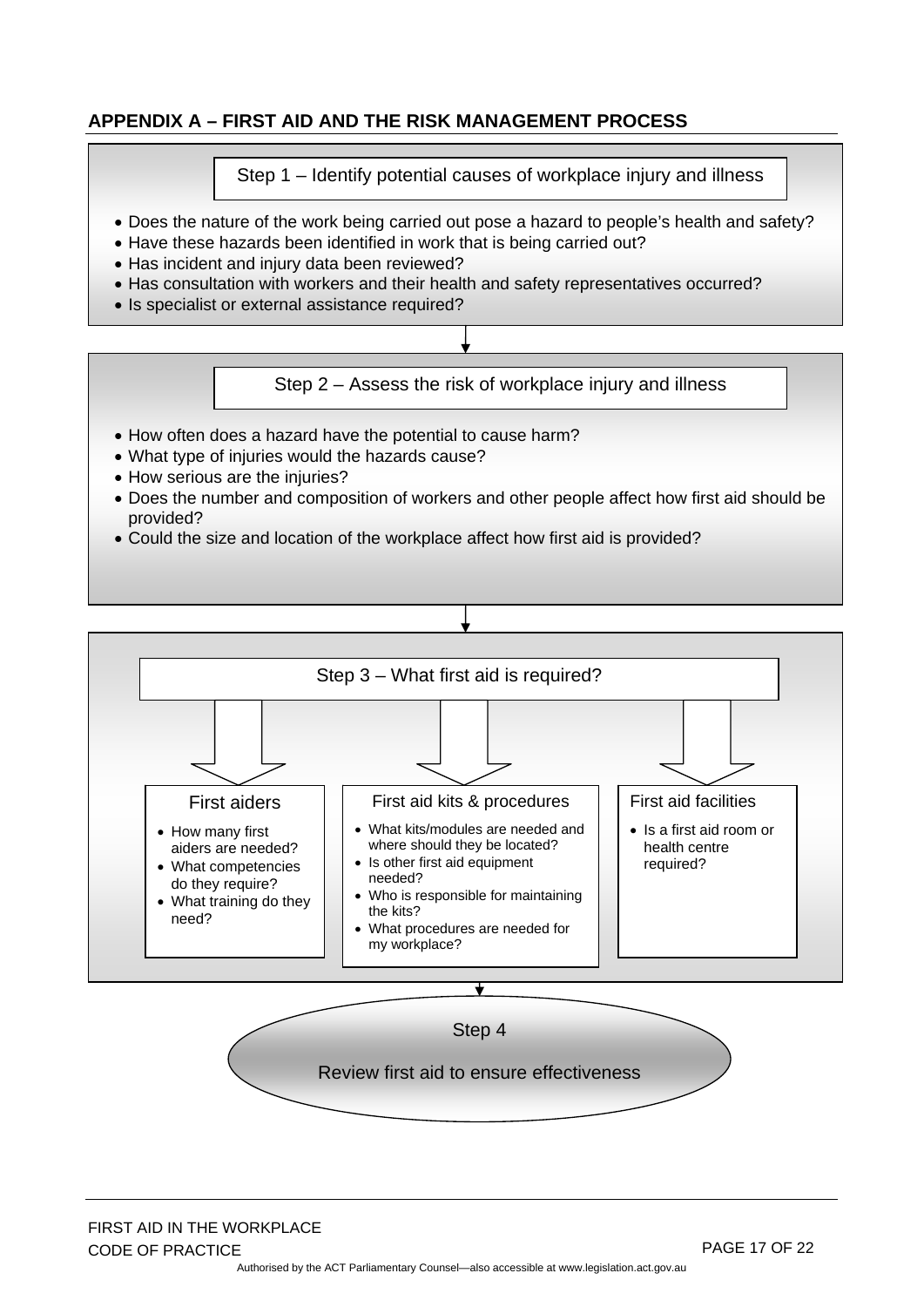# **APPENDIX B – EXAMPLE OF A FIRST AID ASSESSMENT**

This assessment of first aid requirements is included as an example only. It does not reflect the consultative processes that must occur or detail the assessment of each identified hazard.

<span id="page-18-0"></span>

| ABC Company - Office and manufacturing operation                                    |                                                               |                                                                                                                                                                                  |  |  |  |  |
|-------------------------------------------------------------------------------------|---------------------------------------------------------------|----------------------------------------------------------------------------------------------------------------------------------------------------------------------------------|--|--|--|--|
| The size and location of the workplace                                              |                                                               |                                                                                                                                                                                  |  |  |  |  |
| Number of floors                                                                    |                                                               | $\overline{2}$                                                                                                                                                                   |  |  |  |  |
| Access between floors                                                               |                                                               | Lifts and stairs                                                                                                                                                                 |  |  |  |  |
| Nearest hospital                                                                    |                                                               | 6 kilometres                                                                                                                                                                     |  |  |  |  |
| Nearest medical or occupational health service                                      |                                                               | 2 kilometres                                                                                                                                                                     |  |  |  |  |
| Maximum time to medical service                                                     |                                                               | 15 minutes                                                                                                                                                                       |  |  |  |  |
| The number and composition of the workers and other persons at the workplace        |                                                               |                                                                                                                                                                                  |  |  |  |  |
| Number of workers                                                                   |                                                               | 80 (15 office / 65 factory)                                                                                                                                                      |  |  |  |  |
| Number of other persons                                                             |                                                               | 2 to 5 visitors per day                                                                                                                                                          |  |  |  |  |
| <b>Shifts</b>                                                                       |                                                               | 3                                                                                                                                                                                |  |  |  |  |
| Overtime worked                                                                     |                                                               | Yes - regularly                                                                                                                                                                  |  |  |  |  |
| Remote or isolated workers                                                          |                                                               | None                                                                                                                                                                             |  |  |  |  |
| Injuries, illnesses and incidents                                                   |                                                               |                                                                                                                                                                                  |  |  |  |  |
| Last 12 months' claims data                                                         |                                                               | $5 \times$ abrasions<br>$3 \times$ falls                                                                                                                                         |  |  |  |  |
| Incidents not resulting in injury                                                   |                                                               | Incident where a trolley carrying disinfectants overturned                                                                                                                       |  |  |  |  |
| Other                                                                               |                                                               | Worker handling a solvent reported symptoms of eye irritation and<br>dizziness                                                                                                   |  |  |  |  |
| Nature of the work being carried out and the nature of the hazards at the workplace |                                                               |                                                                                                                                                                                  |  |  |  |  |
| <b>Hazards</b>                                                                      | How the hazard could cause harm                               | Likelihood of occurrence and degree of harm                                                                                                                                      |  |  |  |  |
| • Hazardous chemicals:<br>Solvents<br>$\circ$<br><b>Disinfectants</b><br>$\Omega$   | Respiratory illnesses, cancers and<br>$\bullet$<br>dermatitis | • Possible risk of daily exposure to hazardous chemicals for 2 cleaners.<br>Good ventilation is provided. Protective equipment such as gloves and<br>aprons are used by workers. |  |  |  |  |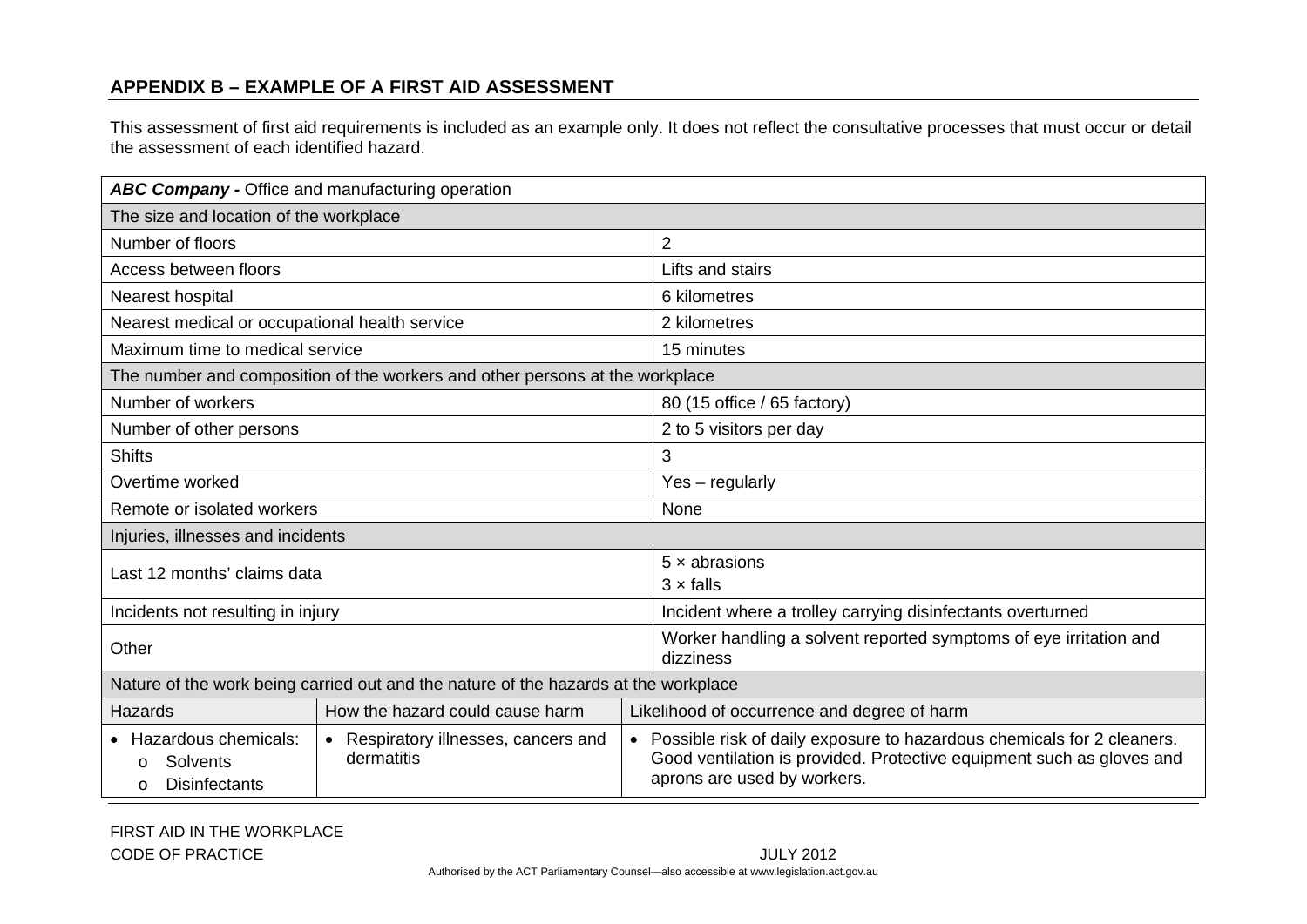| Noise<br>Manual handling                                       | Hearing damage<br>٠<br>Muscular strain<br>$\bullet$ | • Possible risk of daily exposure to noise for 65 factory workers. Low<br>noise emitting machines have been purchased. Protective equipment<br>such as ear plugs is used by workers.<br>Low risk of daily exposure to manual handling risks. Mechanical aids,<br>work station alterations and systems of work significantly eliminate and<br>reduce risk. |  |  |  |
|----------------------------------------------------------------|-----------------------------------------------------|-----------------------------------------------------------------------------------------------------------------------------------------------------------------------------------------------------------------------------------------------------------------------------------------------------------------------------------------------------------|--|--|--|
| Do safety data sheets and labels specify a first aid response? |                                                     | Yes – seek medical assistance if chemicals are inhaled or ingested                                                                                                                                                                                                                                                                                        |  |  |  |
| <b>Required first aid</b>                                      |                                                     |                                                                                                                                                                                                                                                                                                                                                           |  |  |  |
| Number of first aiders needed                                  |                                                     | 9 – minimum 3 per shift (1 for office and 2 for the plant)                                                                                                                                                                                                                                                                                                |  |  |  |
| Training and competencies for first aiders                     |                                                     | Applied First Aid: providing competencies to recognise and respond to<br>common life-threatening injuries or illnesses using cardiopulmonary<br>resuscitation (CPR) and other first aid procedures, and provide<br>appropriate first aid for a range of injuries and illnesses.                                                                           |  |  |  |
| Number and location of kits                                    |                                                     | 5 kits: one on the office floor and four on the factory floor                                                                                                                                                                                                                                                                                             |  |  |  |
| Contents of first aid kits and modules                         |                                                     | Standard workplace kit, with burns module and eye module                                                                                                                                                                                                                                                                                                  |  |  |  |
| Kit maintenance                                                |                                                     | Tasked to 6 first aiders                                                                                                                                                                                                                                                                                                                                  |  |  |  |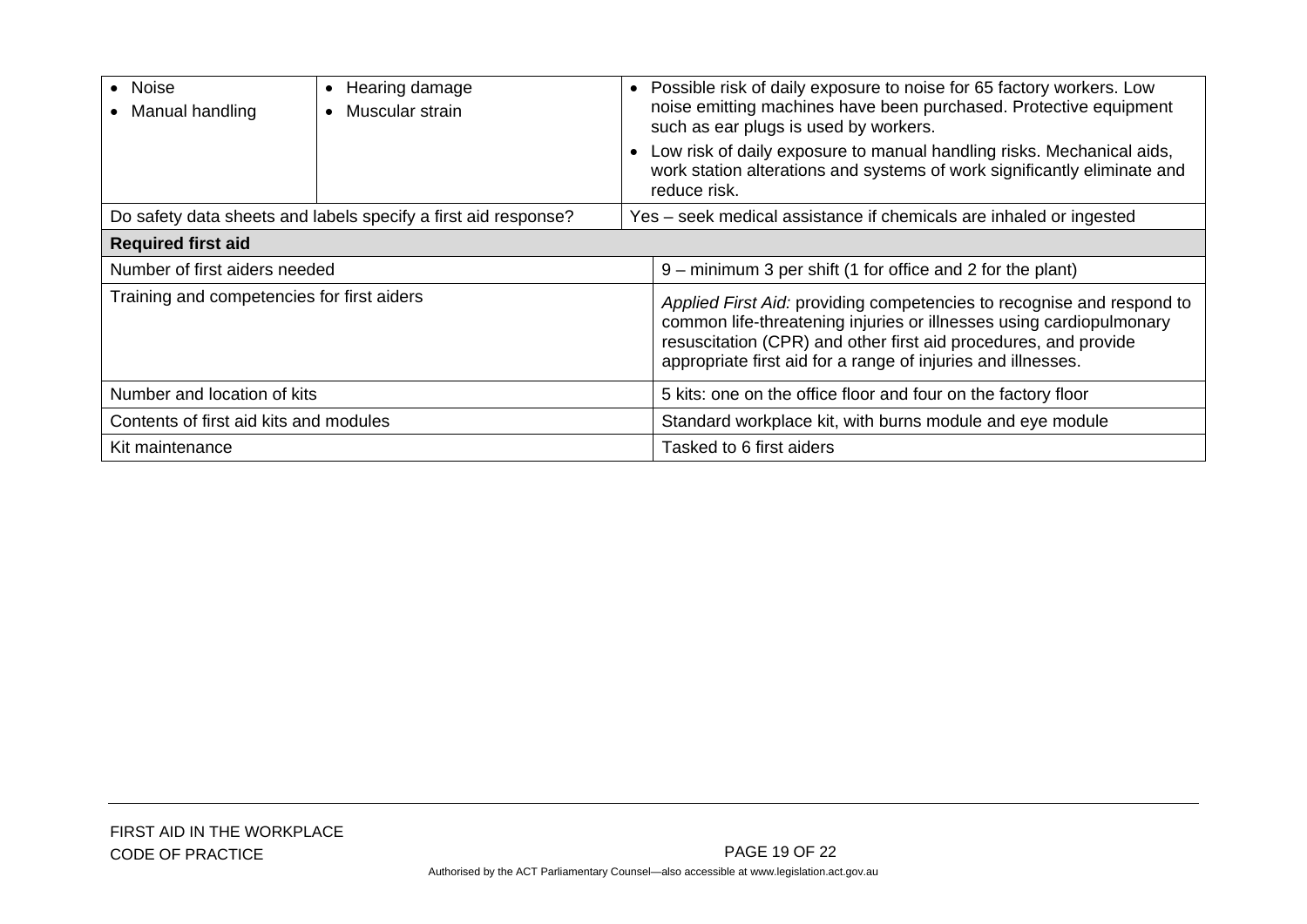# <span id="page-20-0"></span>**APPENDIX C – EXAMPLE OF CONTENTS FOR A FIRST AID KIT**

For most workplaces, a first aid kit should include the following items:

|                                                                                                         | Kit            |
|---------------------------------------------------------------------------------------------------------|----------------|
| <b>Item</b>                                                                                             | contents       |
|                                                                                                         | Quantity       |
| Instructions for providing first aid - including Cardio-Pulmonary Resuscitation<br>(CPR) flow chart     | 1              |
| Note book and pen                                                                                       | $\mathbf 1$    |
| Resuscitation face mask or face shield                                                                  | 1              |
| Disposable nitrile examination gloves                                                                   | 5 pairs        |
| Gauze pieces 7.5 x 7.5 cm, sterile (3 per pack)                                                         | 5 packs        |
| Saline (15 ml)                                                                                          | 8              |
| Wound cleaning wipe (single 1% Cetrimide BP)                                                            | 10             |
| Adhesive dressing strips – plastic or fabric (packet of 50)                                             | 1              |
| Splinter probes (single use, disposable)                                                                | 10             |
| Tweezers/forceps                                                                                        | $\mathbf{1}$   |
| Antiseptic liquid/spray (50 ml)                                                                         | $\overline{1}$ |
| Non-adherent wound dressing/pad 5 x 5 cm (small)                                                        | 6              |
| Non-adherent wound dressing/pad 7.5 x 10 cm (medium)                                                    | 3              |
| Non-adherent wound dressing/pad 10 x 10 cm (large)                                                      | 1              |
| Conforming cotton bandage, 5 cm width                                                                   | 3              |
| Conforming cotton bandage, 7.5 cm width                                                                 | 3              |
| Crepe bandage 10 cm (for serious bleeding and pressure application)                                     | 1              |
| <b>Scissors</b>                                                                                         | 1              |
| Non-stretch, hypoallergenic adhesive tape - 2.5 cm wide roll                                            | 1              |
| Safety pins (packet of 6)                                                                               | 1              |
| BPC wound dressings No. 14, medium                                                                      | $\overline{1}$ |
| BPC wound dressings No. 15, large                                                                       | 1              |
| Dressing - Combine Pad 9 x 20 cm                                                                        | 1              |
| Plastic bags - clip seal                                                                                | $\overline{1}$ |
| Triangular bandage (calico or cotton minimum width 90 cm)                                               | $\overline{2}$ |
| Emergency rescue blanket (for shock or hypothermia)                                                     | 1              |
| Eye pad (single use)                                                                                    | 4              |
| Access to 20 minutes of clean running water or (if this is not available) hydro gel<br>(3.5 gm sachets) | 5              |
| Instant ice pack (e.g. for treatment of soft tissue injuries and some stings).                          | 1              |

Medication, including analgesics such as paracetamol and aspirin, should not be included in first aid kits because of their potential to cause adverse health effects in some people including asthmatics, pregnant women and people with medical conditions. The supply of these medications may also be controlled by drugs and poisons laws. Workers requiring prescribed and over-thecounter medications should carry their own medication for their personal use as necessary.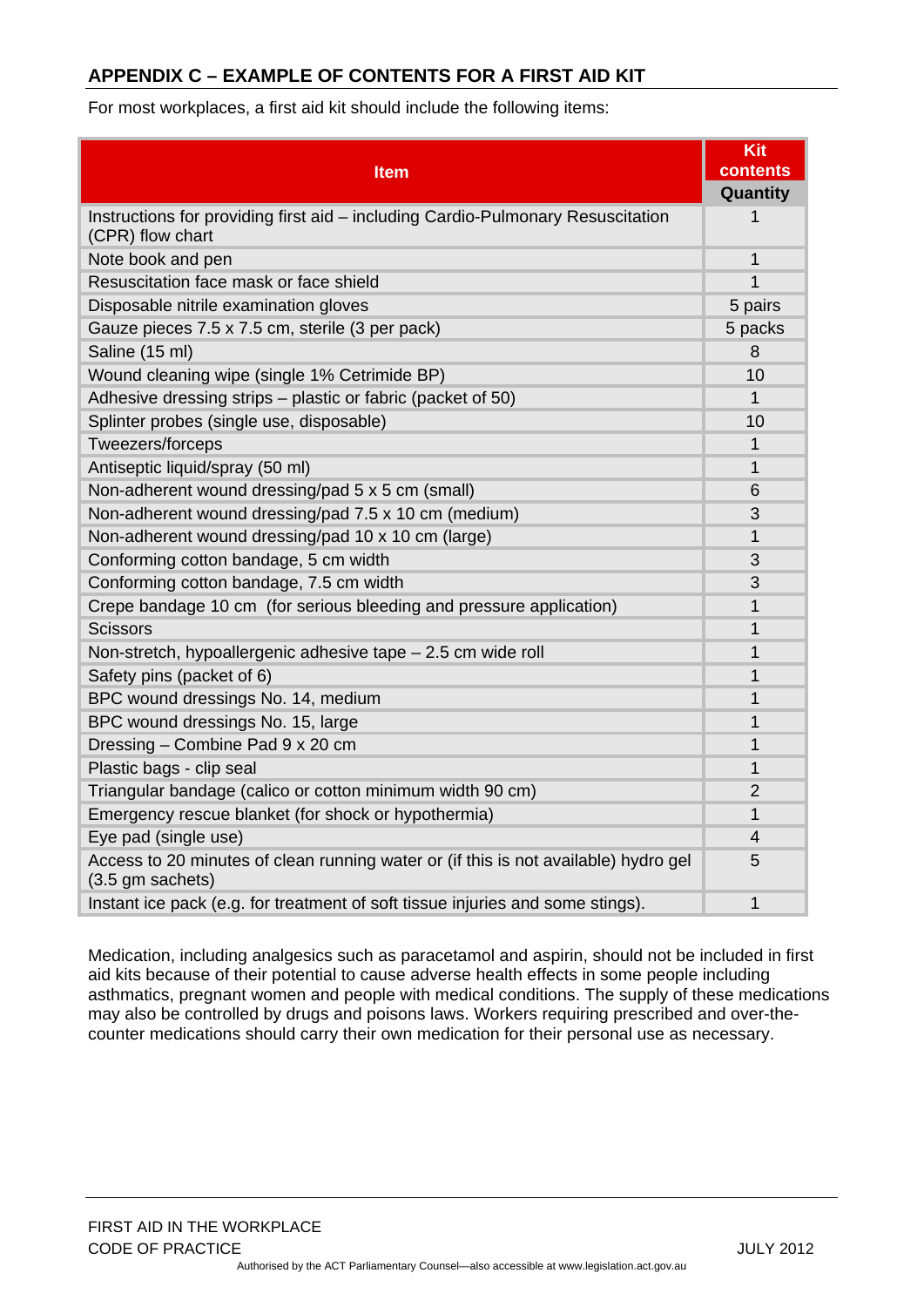Some types of workplaces may require additional items to treat specific types of injuries or illnesses.

#### *Outdoor work*

If work is performed outside and there is a risk of insect or plant stings or snake bites, assess whether the following items should also be included in the first aid kit:

- a heavy duty crepe bandage
- sting relief cream, gel or spray.

#### *Remote work*

Where people work in remote locations, a first aid kit should include:

- a heavy duty crepe bandage 10 cm (for snake bites)
- large clean sheeting (for covering burns)
- thermal blanket (for treating shock)
- whistle (for attracting attention)
- torch/flashlight.

The appropriate contents will vary according to the nature of the work and its associated risks.

#### *Burn injuries*

If your workers are at risk of receiving burns, you should include the following items:

- burn treatment instructions on two water-proof instruction cards: one for the first aid kit and the other to be located on the wall next to the emergency shower or water supply
- hydro gel  $(8 \times 3.5)$  gram sachets)
- hydro gel dressings
- clean polythene sheets (small, medium and large)
- 7.5cm cotton conforming bandage.